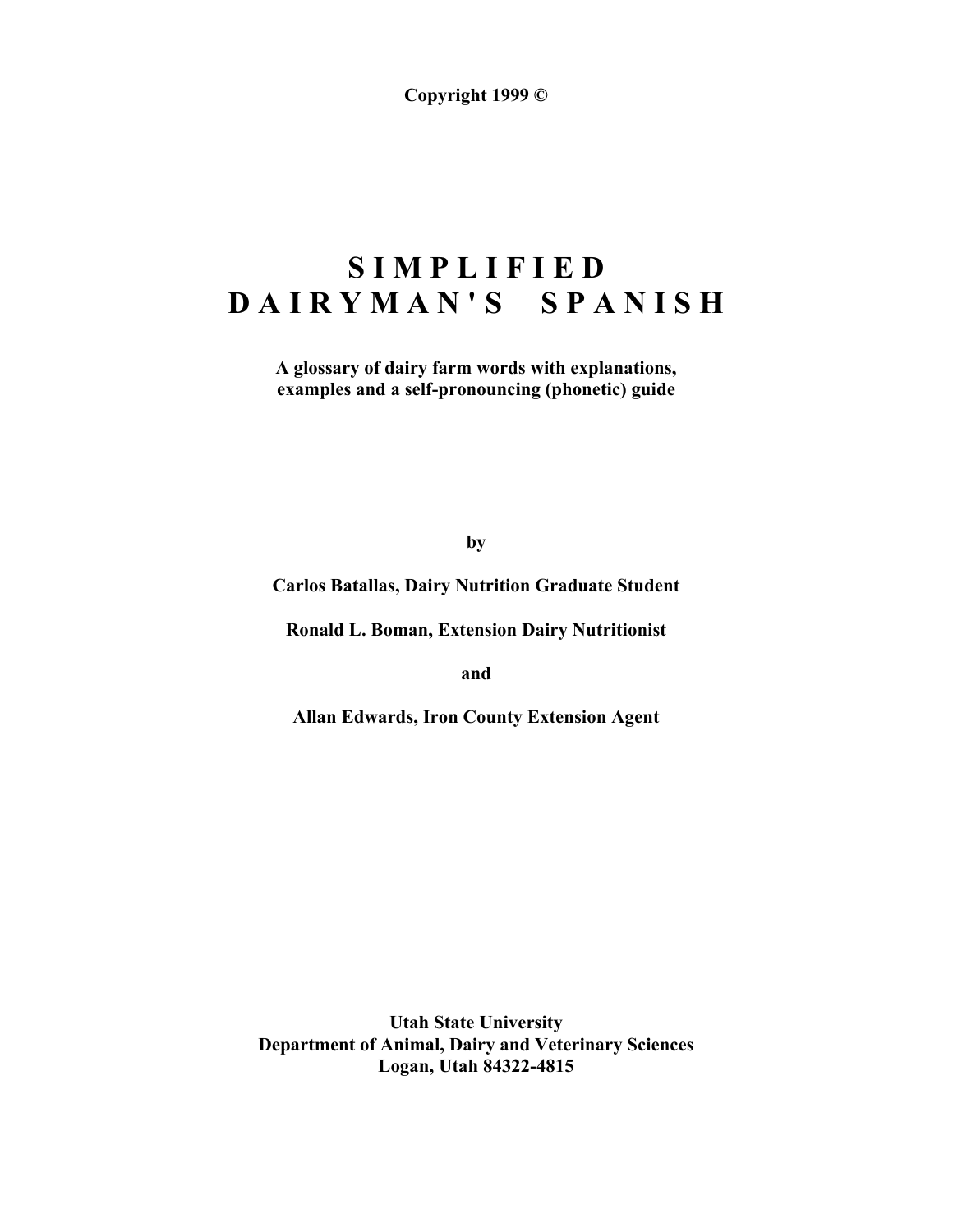# **TABLE OF CONTENTS**

|          |                                                                                | Page                                                           |
|----------|--------------------------------------------------------------------------------|----------------------------------------------------------------|
|          |                                                                                | $\ddot{\mathbf{i}}$                                            |
| Section  |                                                                                |                                                                |
| L        | Vowels<br><b>Consonants</b>                                                    | 1<br>1<br>1                                                    |
| II.      | <b>ACCENTUATION</b><br>Syllables of a group of letters within a word           | 3<br>$\overline{\mathbf{3}}$<br>3                              |
| III.     | <b>GENDER</b>                                                                  | 4<br>4                                                         |
| $IV_{i}$ | <b>BASIC GRAMMAR</b>                                                           | 6<br>7<br>$\overline{7}$<br>8<br>8<br>8<br>9<br>12<br>13<br>14 |
| V.       |                                                                                | 15                                                             |
| VI.      | SPANISH TRANSLATION OF WORDS COMMONLY<br>USED IN DAIRY FARMS<br>Heat detection | 16<br>16<br>17<br>18<br>19<br>19<br>21<br>22<br>24<br>25       |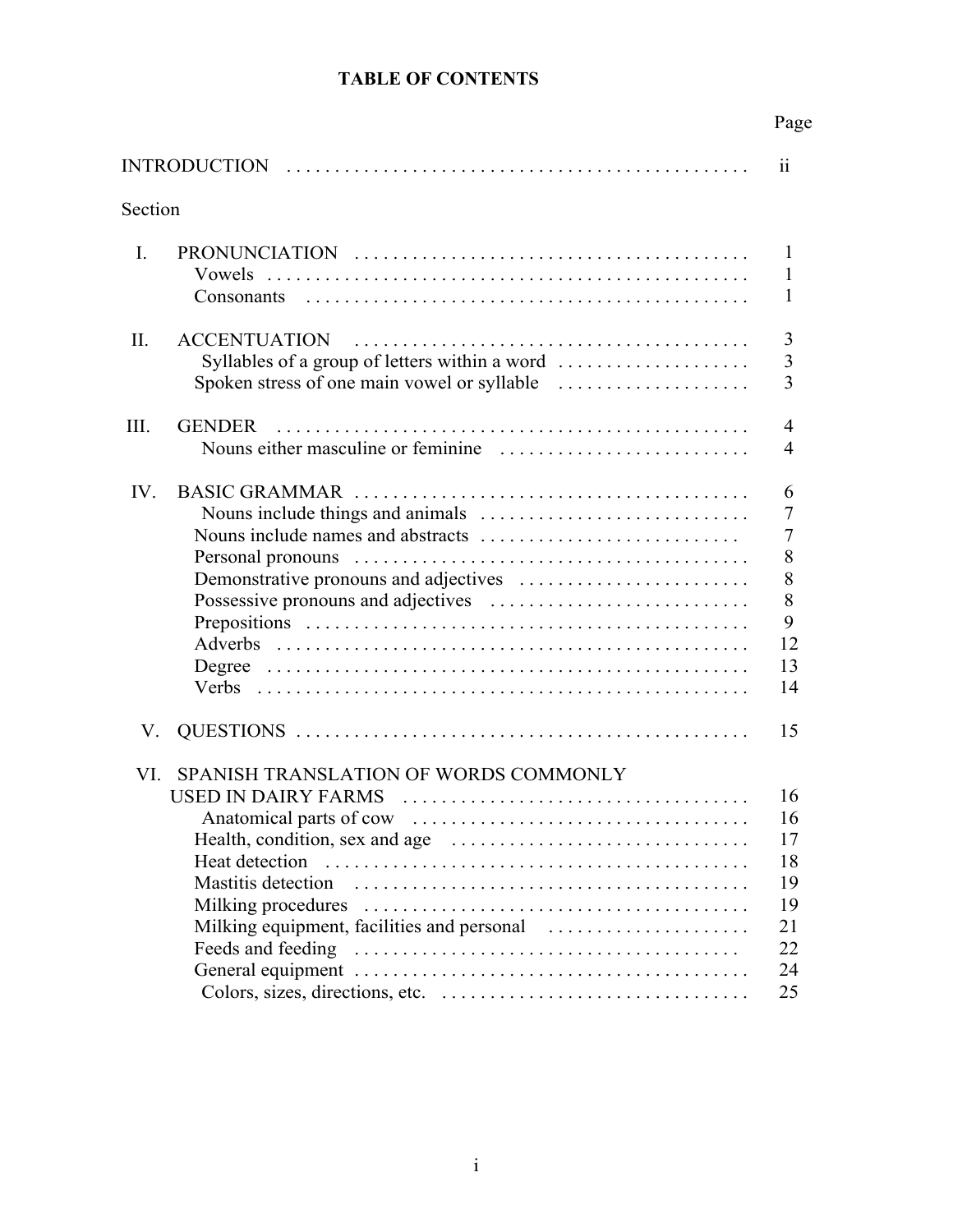#### **INTRODUCTION**

Good communications among employers and employees is one way to improve today's dairy farm efficiency. Many dairy farms in Utah and other Western States have Spanish speaking workers. These workers often lack the ability to speak and understand English. This makes it difficult for them to comprehend the duties they are asked to perform. It also can create costly problems for employers. If employers can communicate using even a small amount of Spanish, this will help the employee feel more at ease and better communication will be achieved.

Throughout this publication we try to provide employers with an "easy" and simplified guide for using the Spanish language to their advantage on their individual dairy farms. Our purpose is to help dairy farmers to communicate with their hired hands, but not necessarily to teach Spanish in a formal manner.

Spanish is a well structured language with straight-forward rules for its use. You will find that many words are spelled similar to English because both languages have common roots in Latin. We recommend strongly that you spend some time reading the different sections thoroughly. The rules and advice provided here will give you a basic and rewarding start in using Spanish. The pronunciation guide should help you obtain the correct vowel and consonant sounds, which are vital to being understood. You cannot pronounce the vowels as in English and expect to be easily understood!

The following sections are a very small part of the Spanish grammar and vocabulary. The words and rules we have selected should have direct application to your needs.

IMPORTANT: This publication contains many translated words and their pronunciation. **Capitalized letters have been used to emphasize points of accentuation.** In the pronunciation explanations, the capitalized area on each word is where the stronger voice inflection (accent) should be stressed.

We would appreciate receiving constructive criticism and suggestions about how we can improve on future versions of this "guide."

#### **I. PRONUNCIATION**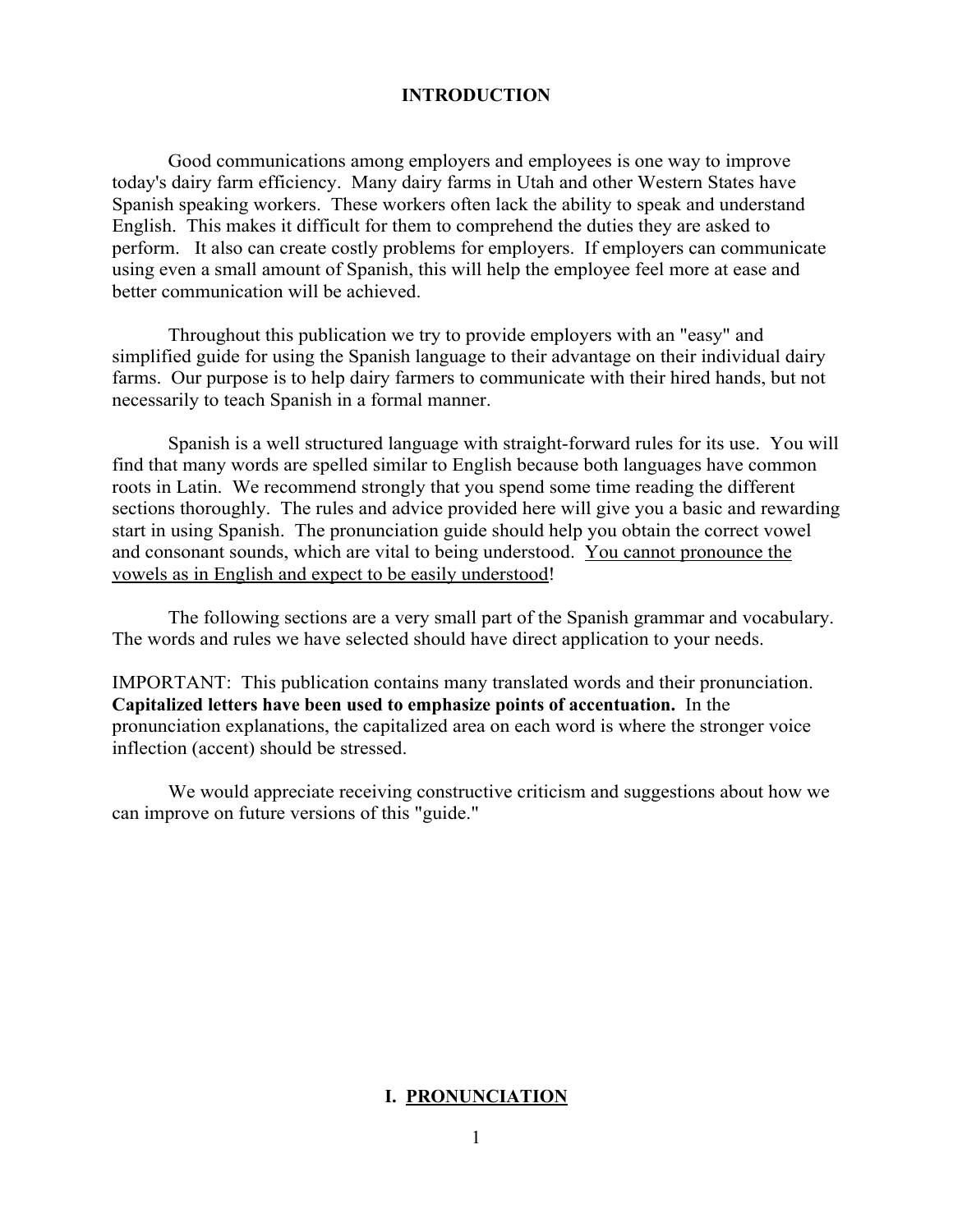One of the main differences between English and Spanish is pronunciation. Understanding the following rules should allow you to pronounce and read almost any word in Spanish.

The alphabet in Spanish consists of four (4) more letters than in English:

A B C **CH** D E F G H I J K L **LL** M N **Ñ** O P Q R **RR** S T U V W X Y Z

**A.** The Vowels:  $\underline{A}$ ,  $\underline{E}$ ,  $\underline{I}$ ,  $\underline{O}$ ,  $\underline{U}$ , and  $\underline{Y}$  are the key to Spanish pronunciation and should ALWAYS be pronounced as follows:

 $A = AW$  (as in . . . . caw, saw, raw)  $E = AY$  (as in ... hay, say) AND sometimes as EH (in elephant or envelope)  $I = EE$  (as in . . . . see, seed, week)  $O = OH$  (as in . . . . open, oat or as doe, hoe)  $U = OO$  (as in . . . . moon, mood, cooler or as new, sue)  $Y = EE$  (as in ... see, seed, week)

The letter "Y" by itself in a sentence or a text means AND.

The pronunciation of the vowels is short. The position of the tongue and mouth should not change until the sound stops. The place of the vowel within the word, the consonants around it and the accentuation on it make a difference in its pronunciation.

The diphthongs (a combination of two vowels together) are not covered here because we are trying to simplify speaking very basic Spanish.

NOTE: The word lists found further on include the word in English, its translation to Spanish and how you can pronounce it as if you were reading that word in English using the pronunciation guides explained herein. After you develop the ability to remember how vowels sound in Spanish, it may be easier for you to read the word directly from Spanish.

#### **B. The consonants (all letters, except vowels) sound as follows:**

B.......as in Barley, Barn, Bull

C.......as in Car, Cow, EXCEPT when "C" is followed by E or I. Then "C" sounds like "S", for example "Cesar" or "cigar."

CH.....as in CHurch, CHeck, punCH

D.......as in Dam, Desk, Dip

F.......as F in Fresh, Fan, Fool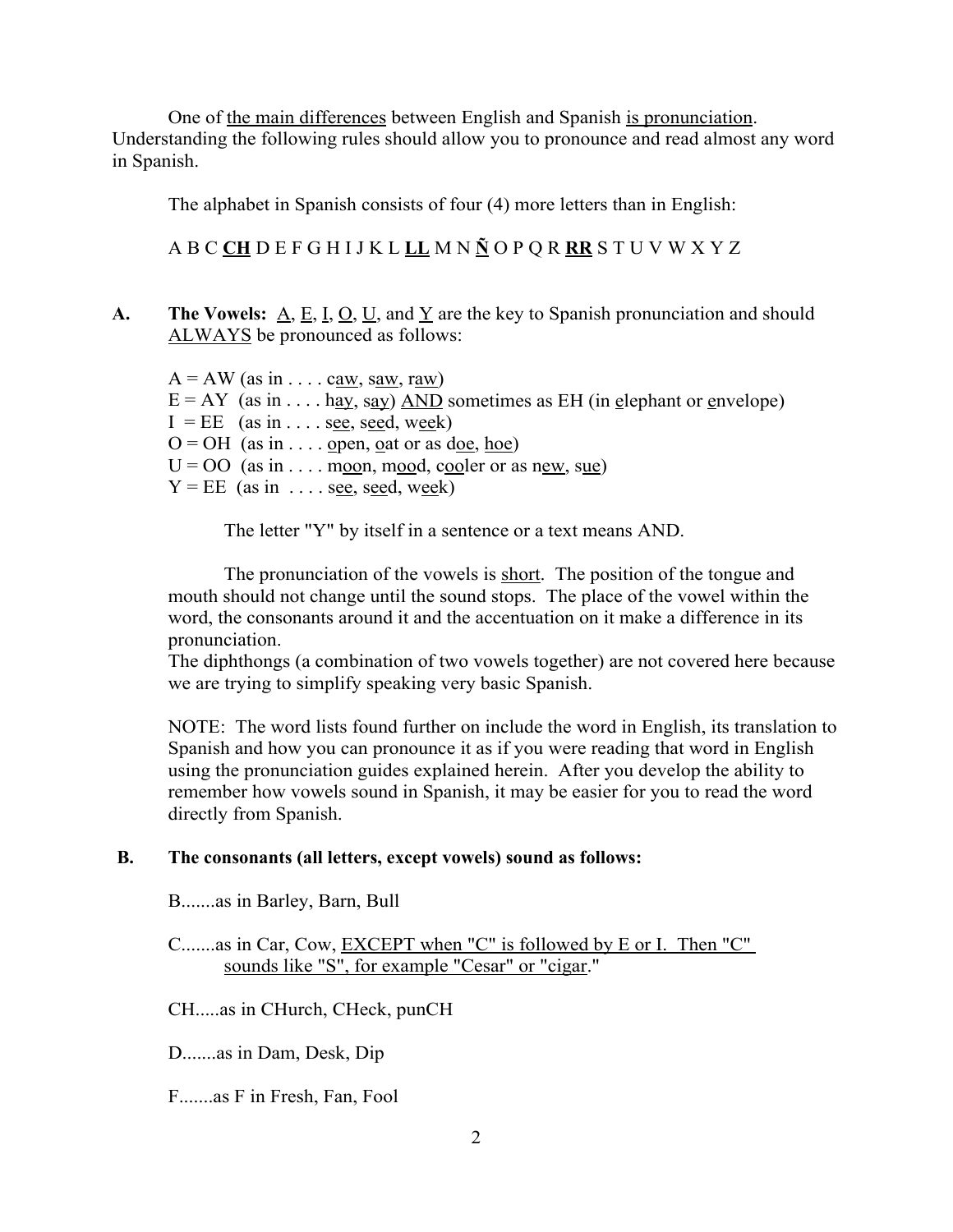G.......as in Ground, Goat. EXCEPT when G is followed by E or I. Then G sounds like "J in Spanish" or "H" in English as in He, His, Horse

H.......has no sound in Spanish unless a "C" precedes it, or in a word like "moho" which means "mold" would be pronounced "MOE-hoe"

K.......sounds like "C in Spanish" with all vowels without exceptions.

L.......as in Long, Late, fooL

LL.....is a double L that sounds as "Y". For example "LLave" which means "key" would be pronounced "YAW-vay"

M......as in Milk, Mountain, Meat

N.......as in Never, iNfection, suNset

Ñ.......sounds as "NYO" in canyon or the first "N" in the English word onion. For example "maÑana" which means "tomorrow" should be pronounced "Mawn-YAW-naw"

P.......as in Paper, Picnic, camPing

Q.......used only before "UE" and "UI" in the Spanish language. It is found structuring words as "QUEso" (KAY-so) which means "cheese" and "poQUIto" (poe-KEY-toe) which means "very little". In all cases it sounds as the letter "K" Key or Kick.

R.......as in most English words, but with a hard "R" sound like in caR.

RR.....has the same sound as "R" but longer, for example "caRRo" which means "car" will be pronounced "car-ARE-row."

- S.......as in Simple, obScure, carS. There is no word in Spanish where "S" associates with "H"
- T.......as in Time, anT, Tank. There is no word in Spanish where "T" associates with "H"

V.......as in Volume, Vein, inVolve

W......only used in foreign words adapted to Spanish. Has the same pronunciation as in English

X.......has the same sound and uses as in English. For example in "eXperto"

J........as "H" sounds in English when used in He, His, Hay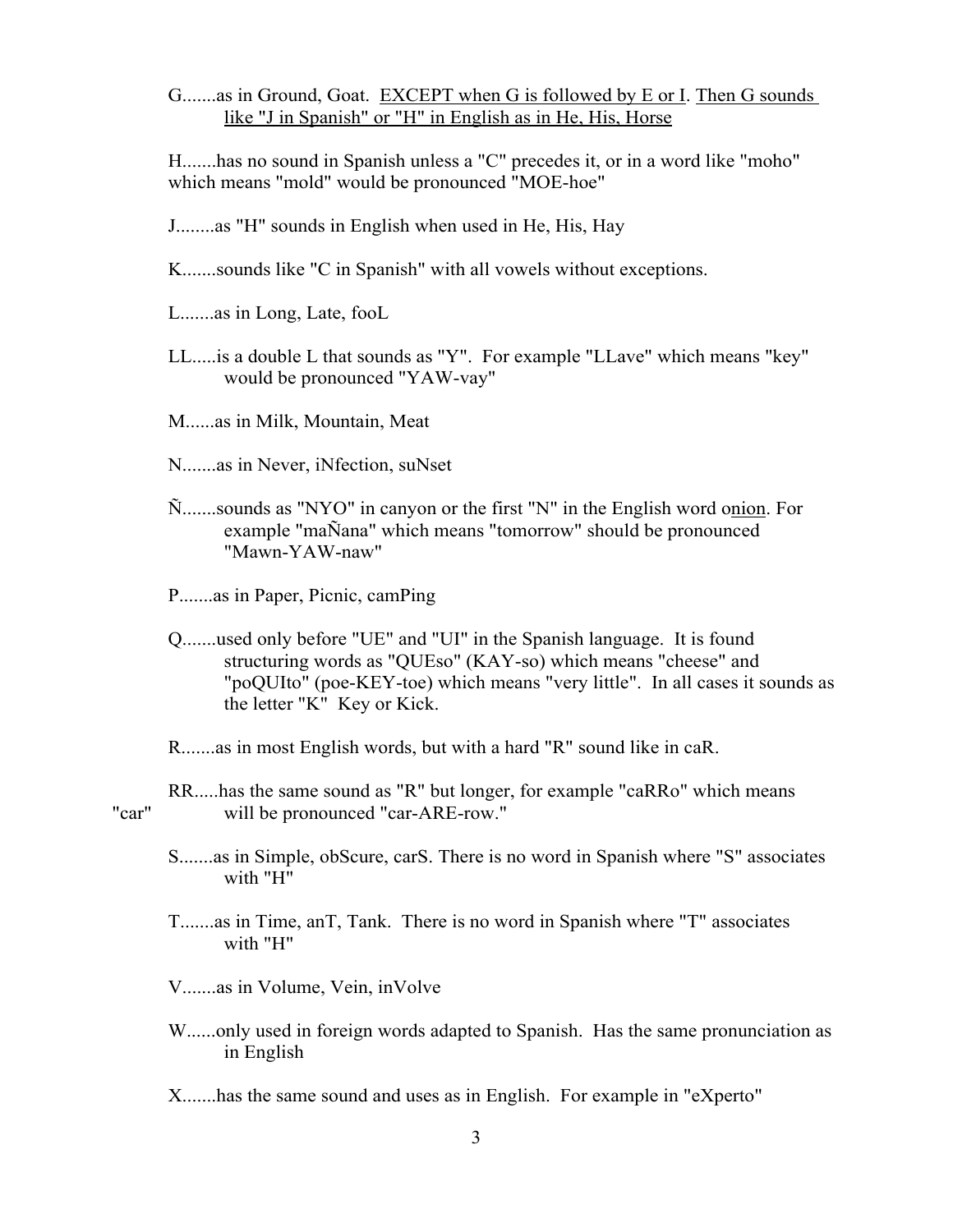(ex-PAYER-toe) sounds the same way as the "X" in "eXpert"

Z.......has the same sound as "S". For example, "Zacate" which means hay or grass should be pronounced "saw-CAW-tay"

### **II. ACCENTUATION**

**A. Syllables:** A group of letters within a word where at least one of them is a vowel.

Examples:

| $co-ci-na(coe-SEE-naw)$ (three syllables)  kitchen        |  |
|-----------------------------------------------------------|--|
| $a-ni-ma-les(aw-nee-MAW-less)$ . (four syllables) animals |  |

- **B. Spoken Stress:** Every word in Spanish has ONE main stressed vowel or syllable.
	- 1. The stress falls on the second to the last syllable when:
		- a. the word ends in a vowel

Examples:

| o-va-rio (oh-VAR-reeoh)  ovary |  |  |  |
|--------------------------------|--|--|--|
| $es-ta-blo('s'-TAW-blow)$ barn |  |  |  |

b. the word ends in N or S

Examples:

joven (HOE-ven) . . . . . . . . . . . . . . . . young or youth ter-ne-ros (tare-NAYR-rows) ....... baby calves (male)

2. The stress falls on the last syllable when the word ends in a consonant other than N or S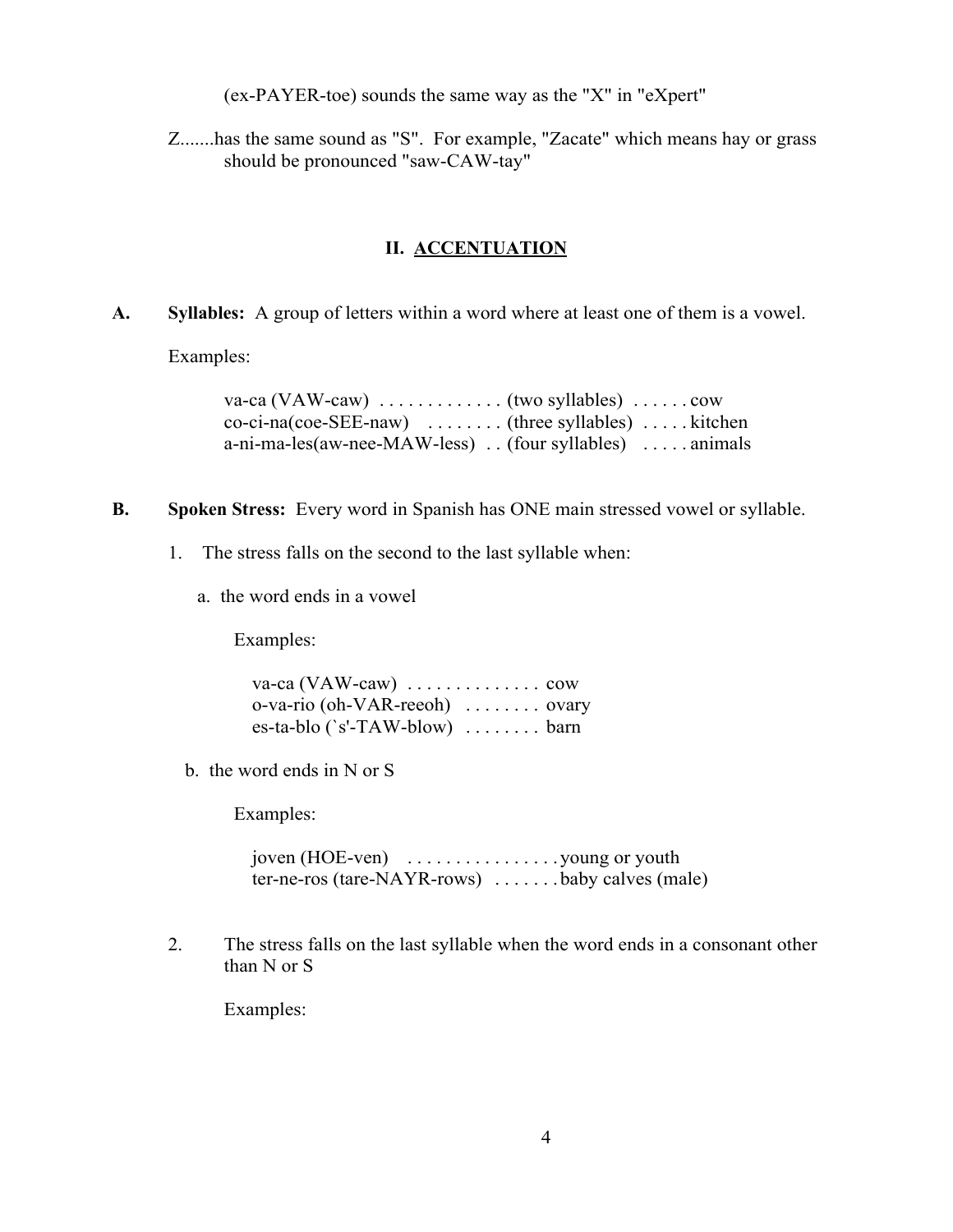| a-li-men-tar (aw-lee-men-TAR) $\dots \dots \dots$ to feed   |  |
|-------------------------------------------------------------|--|
| $per-do-nar$ (payer-doe-NAR) $\dots \dots \dots$ to forgive |  |
|                                                             |  |

3. The written accent shows where the stress falls in a word if it is different from rules 1 and 2 above.

Examples:

región (ray-heOWN) .................region succión (sook-seeOWN) ..........suction nutrición (new-tree-seeOWN) . . . . . . nutrition máquina (MAW-key-naw) ......... machine

### **III. GENDER**

Spanish distinguishes between persons, places and things, as far as gender (either masculine or feminine).

### **A. Most nouns ending in O are masculine**

### Examples:

| $el$ toro ( $el$ TORE-row) $\dots \dots \dots$ the bull |  |
|---------------------------------------------------------|--|
| el perro (el PAYER-row) $\dots \dots \dots$ the dog     |  |
| el amigo (el aw-MEE-go) $\dots \dots$ the friend        |  |

#### **B. Most nouns ending in A are feminine**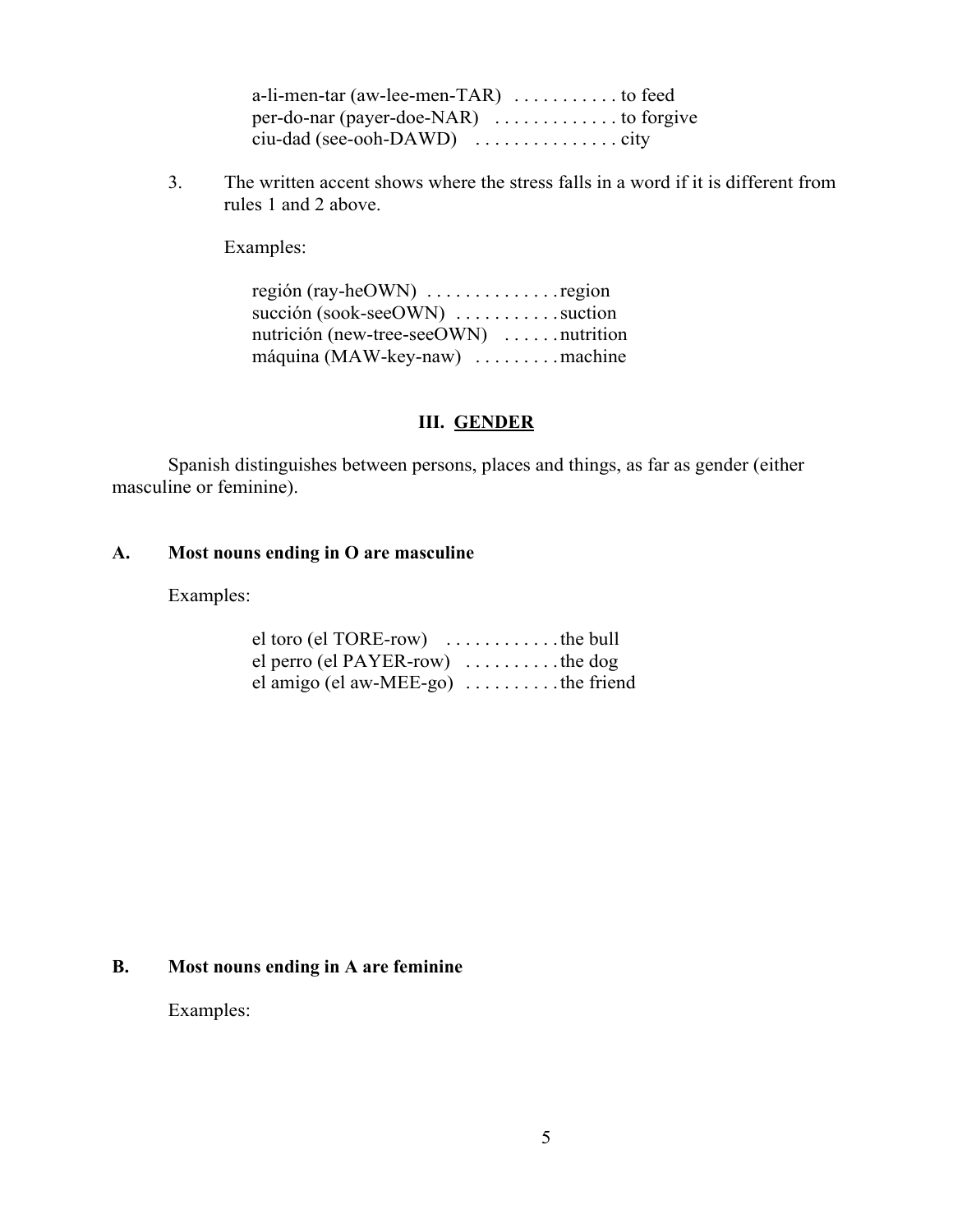la vaca (law VAW-caw) ...........the cow la comida (law coe-MEE-daw) . . . . . . the food la máquina (law MAW-key-naw) .... the machine

Notable exceptions are:

el mapa (el MAW-paw) ...........the map el dia (el DEE-aw) . . . . . . . . . . . . . . . the day

#### **C. Almost all nouns ending in D are feminine**

Examples:

| la pared (law pawr-RED) $\dots \dots \dots \dots$ the wall      |  |
|-----------------------------------------------------------------|--|
| la amistad (law aw-mees-TAD) $\dots \dots \dots$ the friendship |  |
| la tempestad (law tem-pest-TAD) $\dots \dots$ the tempest       |  |

#### **D. Almost all nouns ending in ION are feminine**

Examples:

la canción (law cawn-seeOWN) . . . the song la región (law ray-heOWN) ...... the region

### **E. Most words (of Greek origin) ending in "ima," "ema," or "ama" are masculine.**

Examples:

| el clima (el CLEE-maw) $\dots \dots \dots \dots$ the climate |  |
|--------------------------------------------------------------|--|
| el problema (el proh-BLAY-maw) $\dots \dots$ the problem     |  |
| el systema (el sees-TAY-maw) $\dots \dots \dots$ the system  |  |
| el programa (el proh-GRAW-maw) $\dots \dots$ the program     |  |

#### **F. Gender by meaning applies when the noun refers to persons and animals**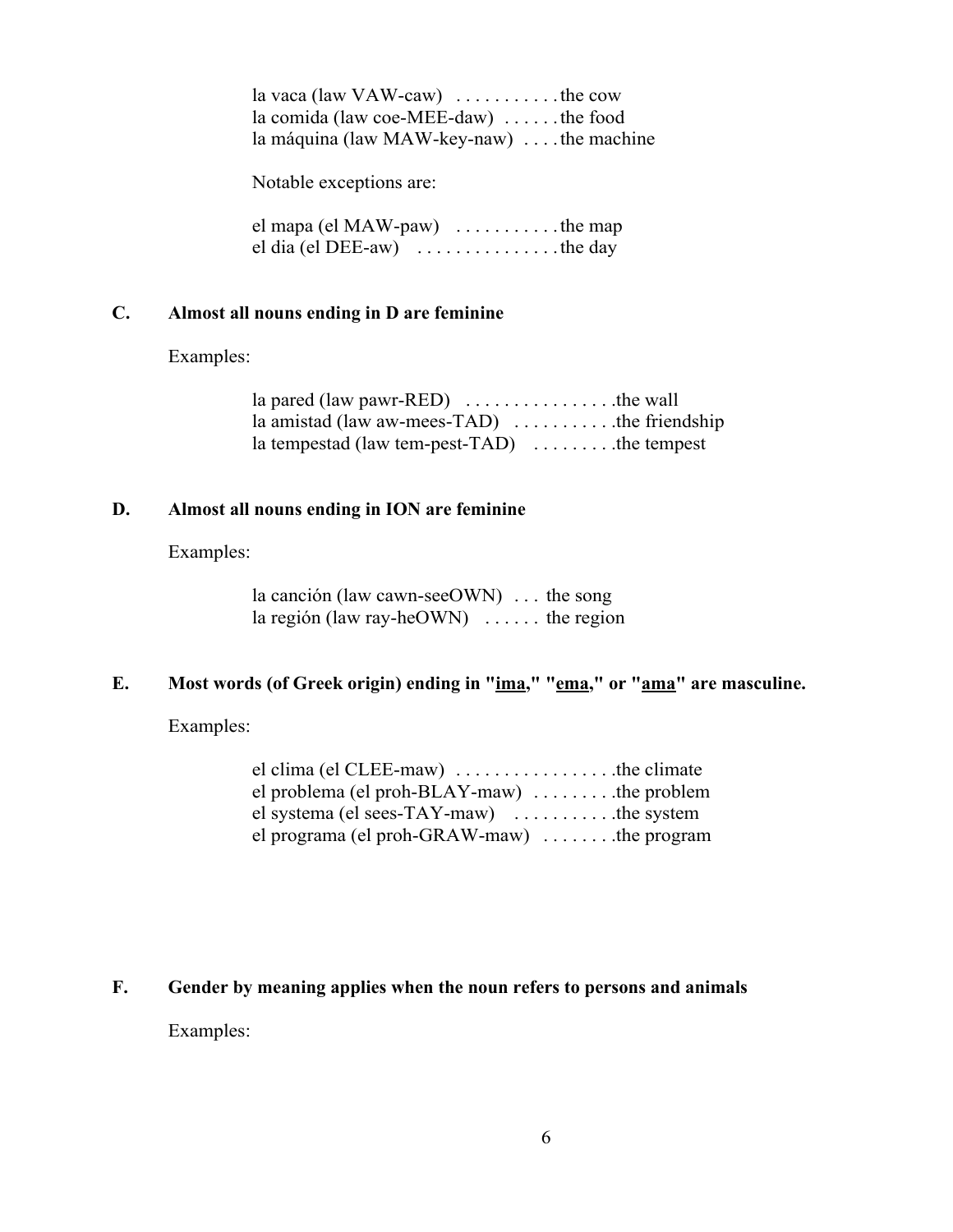| el hombre (el OHM-bray) $\dots \dots \dots \dots \dots$ the man      |  |
|----------------------------------------------------------------------|--|
| la mujer (law moo-HAYR) $\dots \dots \dots \dots \dots$ the woman    |  |
| el trabajador (el traw-baw-haw-DOOR) $\dots \dots$ the worker (male) |  |
| la trabajadora (law traw-baw-haw-DOOR-raw). the worker (female)      |  |
| el caballo (el-caw-BY-yoe) $\dots \dots \dots \dots$ the horse       |  |
| la yegua (law YAY-waw) $\dots \dots \dots \dots \dots$ the mare      |  |

# **IV. BASIC GRAMMAR**

**A. Articles:** English and Spanish agree on how ARTICLES are used, the main difference is on the way Spanish applies the gender:

| $el$ toro ( $el$ TORE-row) $\dots \dots \dots \dots \dots$ the bull                            |
|------------------------------------------------------------------------------------------------|
|                                                                                                |
|                                                                                                |
|                                                                                                |
|                                                                                                |
| $\log$ (lows) $\dots \dots \dots \dots \dots \dots \dots \dots$ male, plural                   |
| los hombres (lows OHM-brays)  the men                                                          |
| $\text{las (laws)} \dots \dots \dots \dots \dots \dots \dots \dots \dots \dots$ female, plural |
| las mujeres (las moo-HAYR-es)  the women                                                       |
| $un (oon) \dots \dots \dots \dots \dots \dots \dots \dots \dots \dots \dots$ male, singular    |
| un hombre (oon OHM-bray) $\dots \dots \dots \dots$ a man                                       |
|                                                                                                |
| una mujer (OOH-naw moo-HAYR) $\dots \dots$ a woman                                             |
|                                                                                                |
| unos hombres (OOH-nos OHM-brays)  some men                                                     |
|                                                                                                |
| unas mujeres (OOH-naws moo-HAYR-es) some women                                                 |

## **B. Nouns: Include -**

1. Things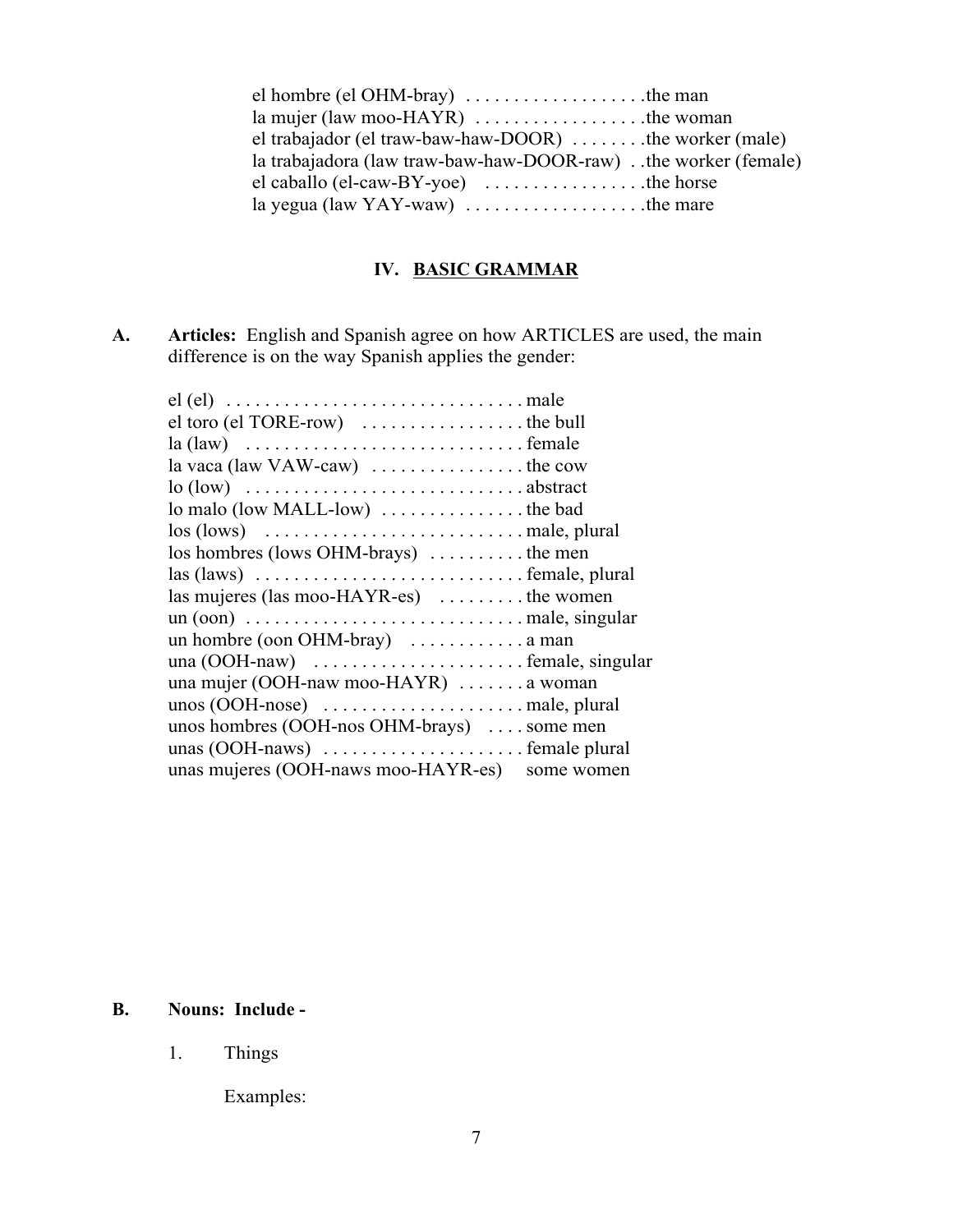| $la \cos(\theta)$ and $CAW-saw$ the house |  |
|-------------------------------------------|--|
| el tractor (el trawk-TORE)  the tractor   |  |

2. Animals

Examples:

el toro (el-TORE-row) ........... the bull el vaca (law VAW-caw) ......... the cow

3. Names. (personal, country, institutions, etc.)

Examples:

Juan (HOEawn) . . . . . . . . . . . . . . . . . . John Pedro (PAYD-row or PAID-row) ....Peter México (MAY-he-coe) ............Mexico El Salvador (EL sawl-vaw-DOOR) . . . El Salvador

4. Abstracts (things that you can think of but cannot be touched or seen)

Examples:

| la justicia (law-who-STEE-seeaw) $\dots \dots$ justice               |  |
|----------------------------------------------------------------------|--|
| la amistad (law aw-mees-TAWD) $\dots \dots$ friendship               |  |
| $el$ amor ( $el$ aw-MORE) $\dots \dots \dots \dots \dots \dots$ love |  |
| la honestidad (law ow-nest-tee-DAWD) $\dots$ honesty                 |  |

**C. Personal Pronouns**: Used to replace persons.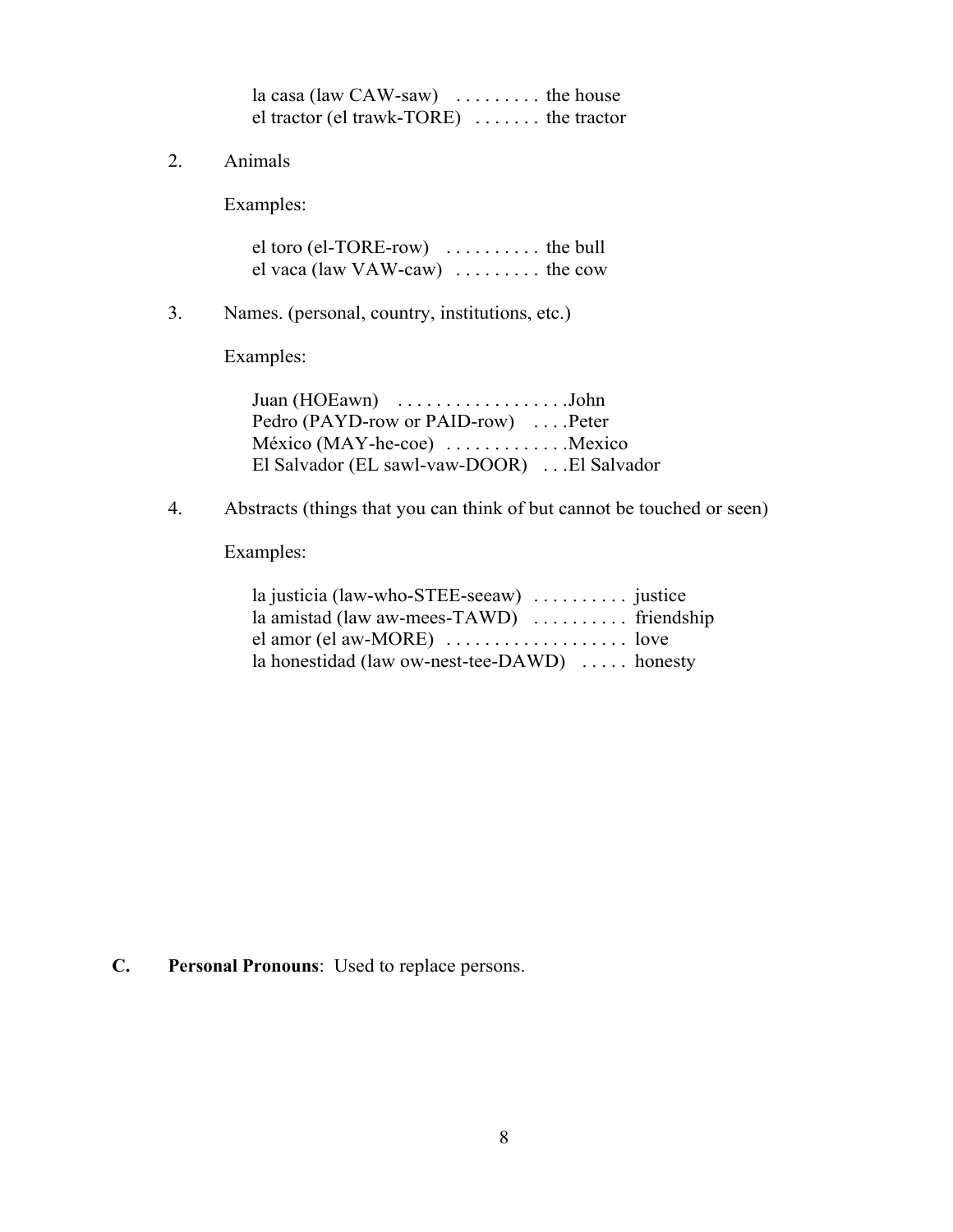| yo (yoe) $\dots \dots \dots \dots \dots \dots \dots \dots \dots$                  |  |
|-----------------------------------------------------------------------------------|--|
|                                                                                   |  |
|                                                                                   |  |
|                                                                                   |  |
|                                                                                   |  |
| $nosotras (no-SO-trans)$ we (feminine, plural)                                    |  |
| ustedes $(ooh-STED-es)$ you (plural)                                              |  |
|                                                                                   |  |
| ellas $(AY$ -yaws $) \dots \dots \dots \dots \dots \dots$ they (feminine, plural) |  |

# **D. Demonstrative Pronouns and Adjectives:**

| este (ES-tay) $\ldots$ masculine, singular $\ldots$ is this           |  |
|-----------------------------------------------------------------------|--|
| esta (Es-taw) $\ldots$ feminine, singular $\ldots$ , this             |  |
| estos (ES-toes) $\dots$ masculine, plural $\dots$ these               |  |
| estas (ES-taws) $\ldots$ feminine, plural $\ldots$ , $\ldots$ , these |  |
| $\csc(ES-say)$ masculine, singular  that                              |  |
| $\text{esa}(\text{ES-saw})$ feminine, singular  that                  |  |
| $\cos$ (ES-sohs)  masculine, plural  those                            |  |
| $\text{esas (ES-saws)} \dots$ feminine, plural $\dots \dots$ those    |  |
|                                                                       |  |

# **E. Possessive Pronouns and Adjectives:**

| $mi$ (mee) $\dots \dots \dots \dots \dots \dots \dots$                                                    |  |
|-----------------------------------------------------------------------------------------------------------|--|
|                                                                                                           |  |
|                                                                                                           |  |
|                                                                                                           |  |
|                                                                                                           |  |
| $m$ ío (MEEoh) $\dots \dots \dots \dots$ mine $\dots \dots \dots \dots \dots \dots$ (masculine, singular) |  |
|                                                                                                           |  |
|                                                                                                           |  |
|                                                                                                           |  |
|                                                                                                           |  |
|                                                                                                           |  |
|                                                                                                           |  |
| suyas (SOO-yaws)  yours/his/her/their  (feminine, plural)                                                 |  |
|                                                                                                           |  |
| de ellos (day AY-yoes) $\dots \dots$ theirs $\dots \dots \dots \dots \dots$ (masculine, plural)           |  |
| de ellas (day AY-yaws) $\dots \dots$ theirs $\dots \dots \dots \dots$ (feminine, plural)                  |  |

F. Prepositions: Are usually shorts words used to express relationships between nouns

por (POOR) . . . . . for (refers to causes)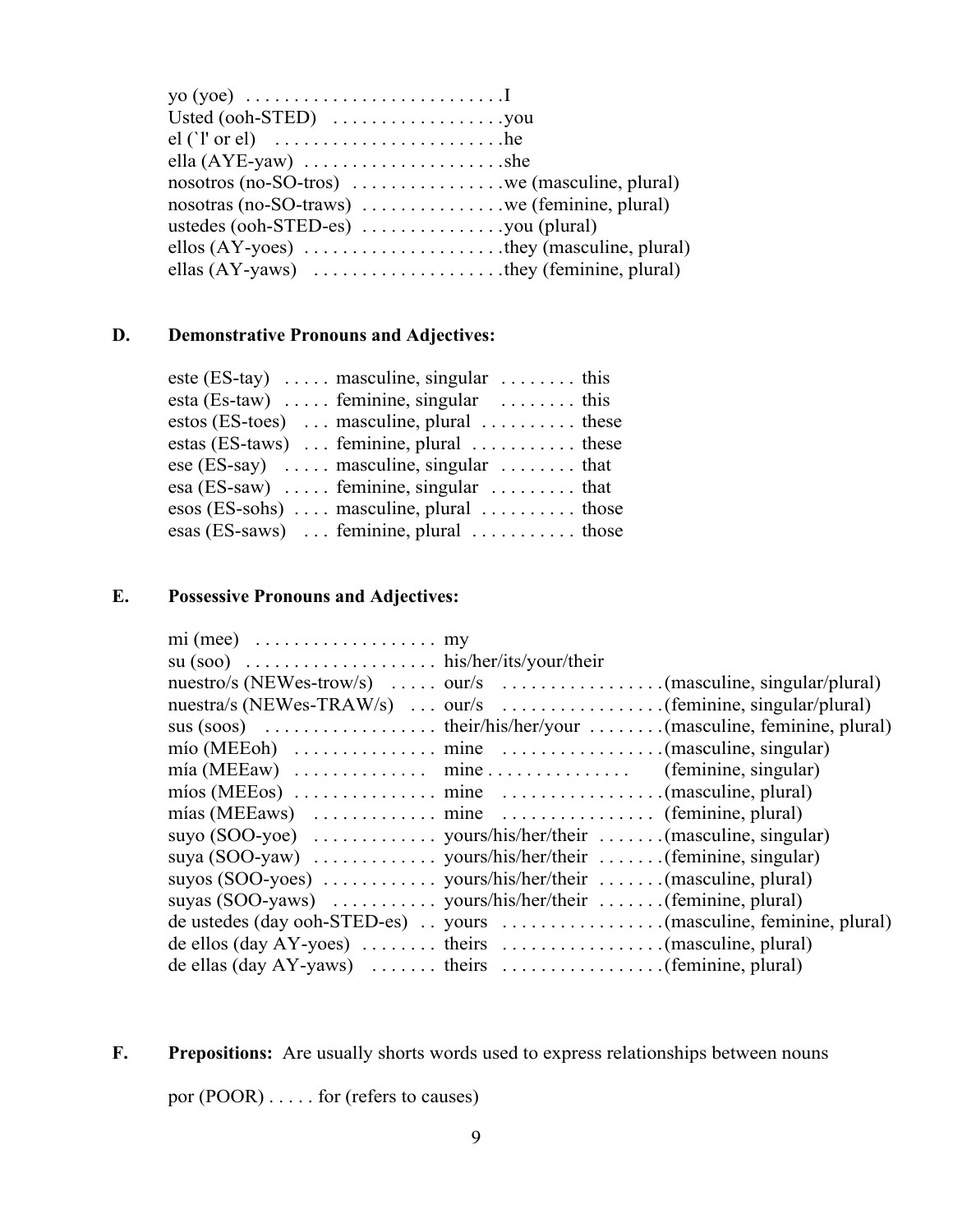Example:

¿Por qúe hizo esto? . . . . . . . . . Lo hice POR mi amigo (¿Poor KAY EE-so ES-toe?) (Low EE-say POOR mee aw-MEE-go) Why did you do that? ....... I did it FOR my friend.

por (POOR) . . . . . out of

Example:

Lo hice POR nervios (Low EE-say POOR nayr-VEEoes) I did it OUT OF nervousness

por (POOR) . . . . . for (exchange)

Example:

Yo cambio oro por plata (Yoe CAWM-beeoh ORE-row POOR PLAW-taw) I exchange gold for silver.

por (POOR) . . . . . by (by whom)

Example:

Esta publicación fue hecha POR U.S.U. (ES-taw pooh-blee-caw-seeOWN foohWAY AYE-chaw POOR U.S.U.) This publication was made BY U.S.U.

para (PAWR-raw) . . . . . for (purpose)

Example:

Yo estudio PARA aprender (Yoe es-STOO-dee-oh PAWR-raw aw-prend-DAYR) I am studying TO learn.

para (PAWR-raw)..... for (refers to objectives)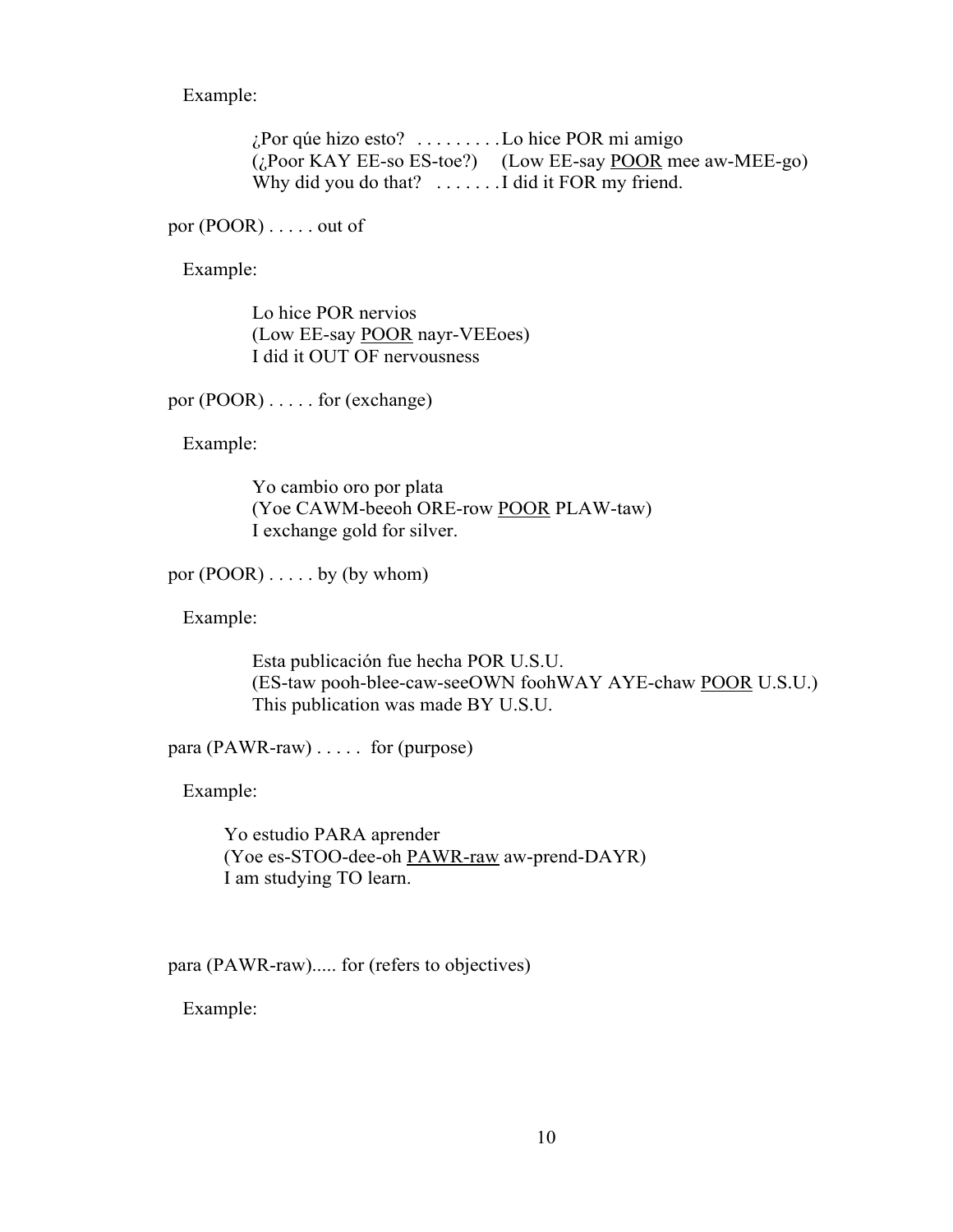¿Para qúe hizo eso? . . . . . . . . . . Lo hice PARA mi amigo PAWR-raw KAY EE-so-ES-oh? Low EE-say PAWR-raw me aw-MEE-go I did it FOR my friend.

Who did you do that for? .....

para (PAWR-raw) . . . . . for (as regards)

Example:

Este clima frío es demasiado PARA mi (ES-tay CLEE-maw FREE-oh es day-maw-seeAW-doe PAWR-raw mee) This cold climate is too much FOR me.

para (PAWR-raw) . . . . . by (future time)

Example:

Nosotros llegamos PARA mañana (no-SO-tros yay-GAW-mos PAWR-raw mawn-YAW-naw) We will arrive BY tomorrow.

 $a (AW) \dots$  motion towards a thing or place

Example:

El va A ordeñar (El vaw AW ore-dayn-YAR) He is going to milk.

en (EN) . . . . . in, on, at

Examples:

Juan está EN la sala de ordeño (HOEawn es-TAW EN law SAW-law day ore-DAYN-yoe) John is IN the milking barn.

Juan está EN el tractor (HOEawn es-TAW EN el track-TORE) John is ON the tractor.

en (EN). . . . . into

en (EN). . . . . within

entre (EN-tray) . . . . . between, among, together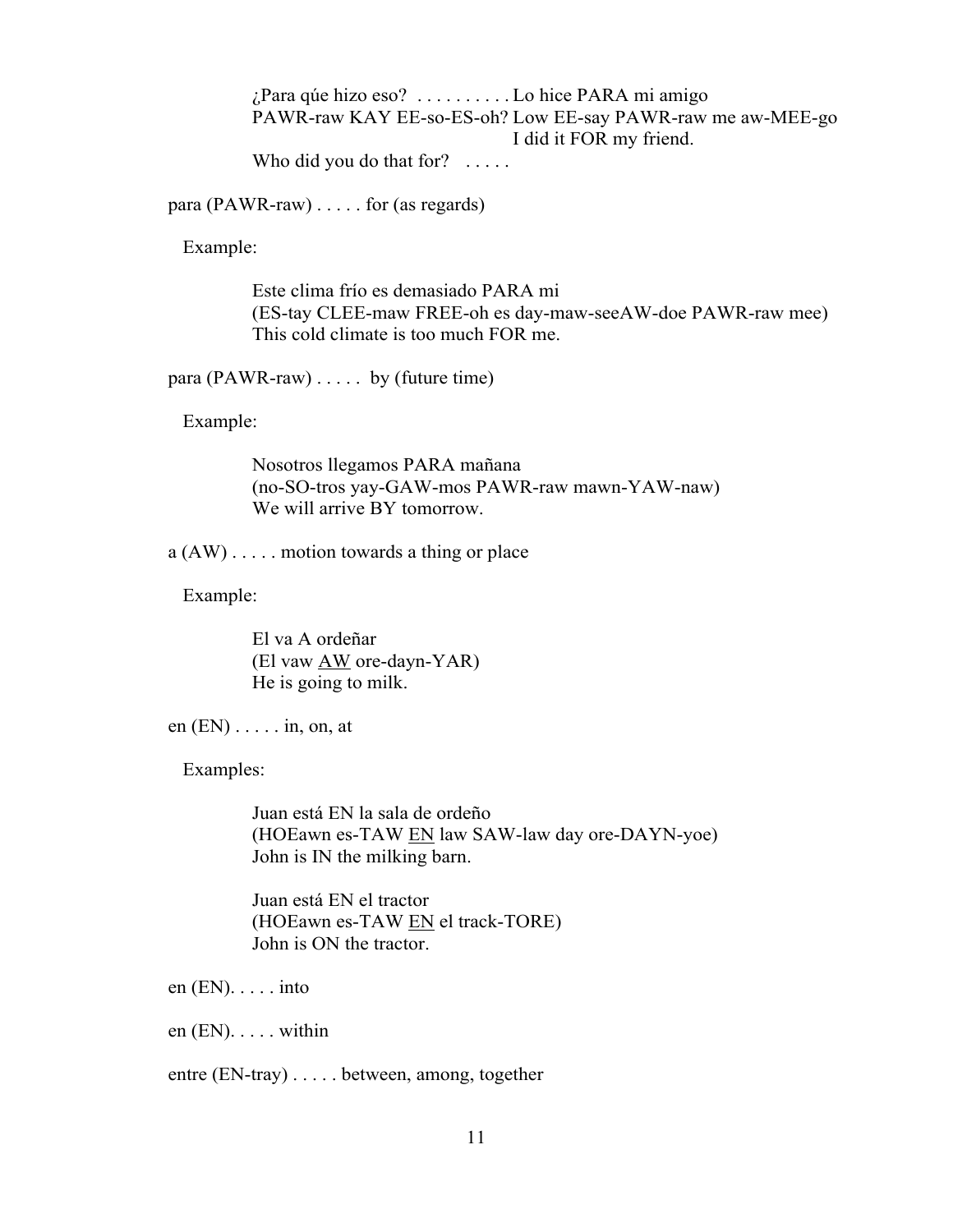antes de (AWN-tess DAY) . . . . before (refers to time)

Example:

Alimente a las vacas ANTES DE terminar (aw-lee-MEN-tay aw laws VAW-caws AWN-tess DAY tayr-mee-NAWR) Feed the cows BEFORE you finish.

con (CONE). . . . . with

contra (CONE-traw). . . . . against

de (DAY) . of (posession) for (purpose) from (place or time) with (descriptions)

desde (DAYS-day) . .from, since

hacia (AW-seeaw) . . towards (direction)

hasta (AWS-taw) . . . until up to even

según (say-GOON) . according to

sin (SEEN) . . . . . without

sobre (SO-bray). . on / over around on / about

Tras (TRAWS) . . after

**G. Adverbs:** Words used with verbs, adjectives or others adverbs to describe HOW, WHEN, WHERE, and TO WHAT DEGREE the action is being performed.

1. HOW: usually words that end in ENTE or MENTE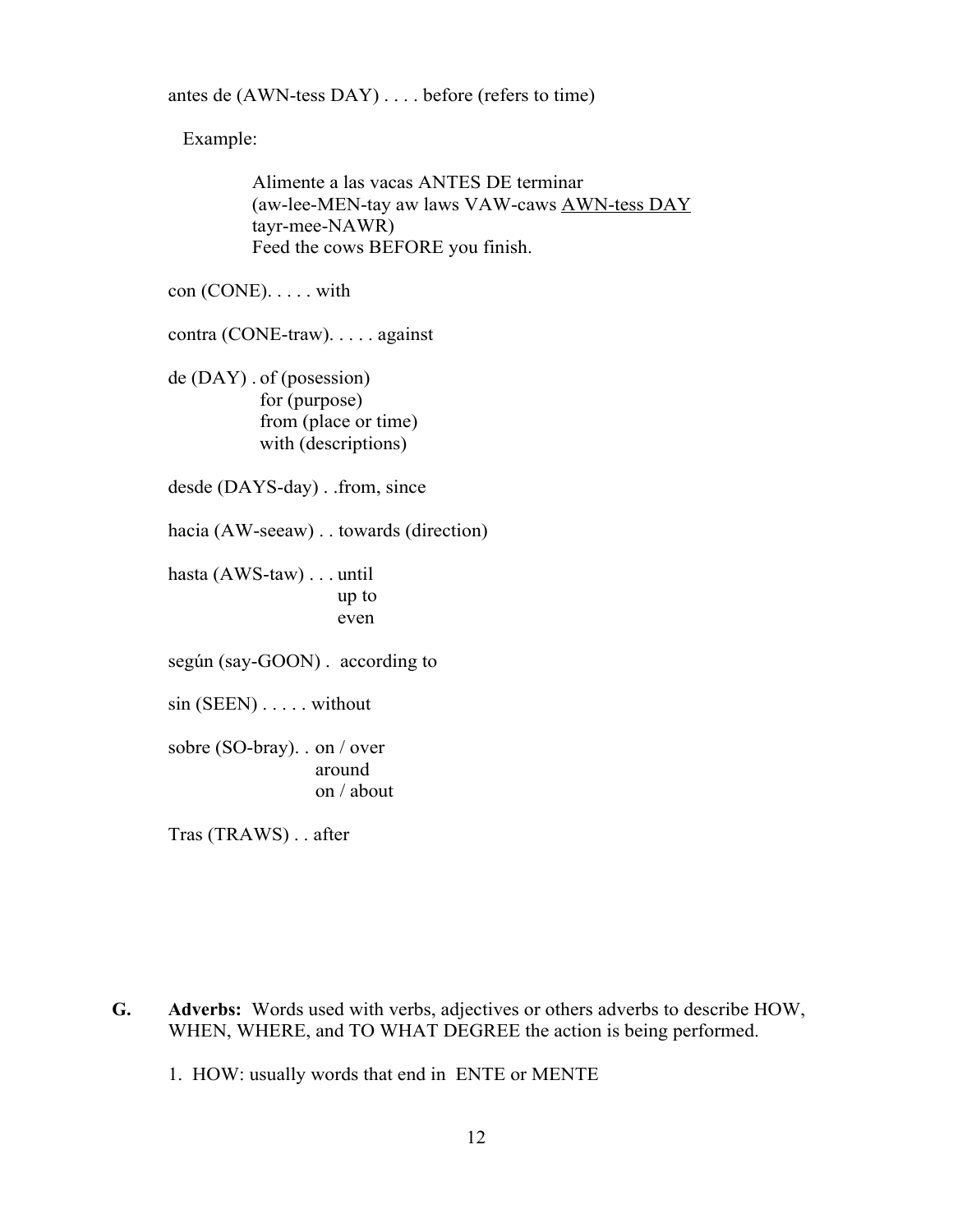Examples:

| rápidamente (RAW-pea-daw-men-tay) rapidly                 |  |
|-----------------------------------------------------------|--|
| altamente (all-taw-MEN-tay) $\dots \dots$ highly          |  |
| diferente (dee-fayr-EN-tay) $\dots \dots \dots$ different |  |

: some of them don't have the MENTE form

Examples:

| despacio (days-PAW-seeoh) slowly                   |  |
|----------------------------------------------------|--|
| así (aw-SEE) $\dots \dots \dots \dots \dots \dots$ |  |

## 2. WHEN: denote time

# Examples:

| después (days-poohWAYS)  after                                                             |
|--------------------------------------------------------------------------------------------|
| entonces (en-TONE-says)  then                                                              |
|                                                                                            |
|                                                                                            |
| mañana (mawn-YAW-naw)  tomorrow                                                            |
| nunca (NOON-caw)  never                                                                    |
| pronto (PROWN-toe)  soon                                                                   |
| siempre (seeEM-pray)  always                                                               |
| $\text{tarde (TAR-day)} \dots \dots \dots \dots \dots \dots \dots \dots \dots \dots \dots$ |
| temprano (tehm-PRAW-no)  early                                                             |
|                                                                                            |
|                                                                                            |
|                                                                                            |
| muchas veces (moo-CHAWS VAY-cess)  many times                                              |
| nunca más (NOON-caw MAWS)  never again                                                     |
|                                                                                            |

# 3. WHERE: denote place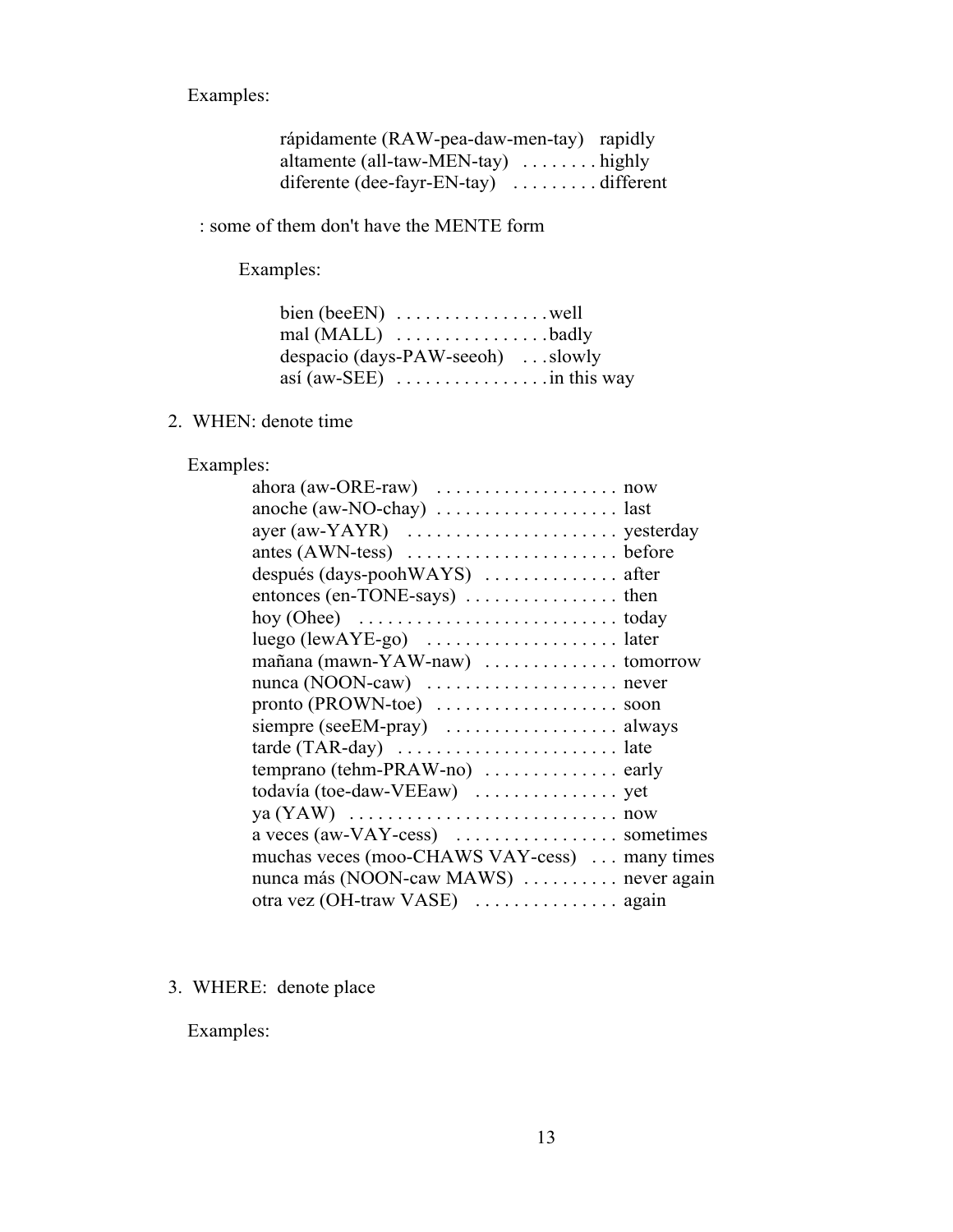| $a$ quí $(aw - K EY)$ here                               |
|----------------------------------------------------------|
| allá $(aw-YAW)$ there                                    |
| arriba (aw-REE-baw) $\dots \dots \text{up}/\text{above}$ |
| abajo (aw-BAW-hoe) below / under                         |
| atrás (aw-TRAWS) behind                                  |
| adelante (aw-day-LAWN-tay) in front                      |
| cerca (SAYER-caw)  close                                 |
| $lejos$ (LAY-hose) $\dots \dots \dots$ away              |
| adentro (aw-DEN-troh)  inside                            |
| afuera (aw-foohAYR-raw) outside                          |
| encima (en-SEE-maw) on top                               |

#### 4. DEGREE

Examples:

| $\text{algo (ALL-go)} \dots \dots \dots \dots \dots \dots \text{somewhat}$ |
|----------------------------------------------------------------------------|
| bastante (baws-TAWN-tay) $\dots$ rather / enough                           |
|                                                                            |
| $como (COH-moh)$ how                                                       |
| cuanto $(cosh AWN-toe)$ how much                                           |
| demasiado (day-maw seeAW-doe) . too much                                   |
|                                                                            |
| $menos (MAY-nose)$ less                                                    |
| mucho $(MOO-chow)$ very much                                               |
| muy $(MOO-ee)$ very much                                                   |
|                                                                            |
|                                                                            |
|                                                                            |
| suficiente (sue-fee-see EN-tay)  enough                                    |
|                                                                            |
| tanto (TAWN-toe)  as much                                                  |
|                                                                            |

#### **H. Verbs:**

Probably they are the most difficult part of Spanish. The different ways a verb is conjugated (put in proper tense for the particular pronoun) makes it rather difficult to explain in a simple manner how verbs are to be used properly. There are about 14 different tenses and 6 different pronoun forms  $(14 \times 6 = 84)$  for each verb.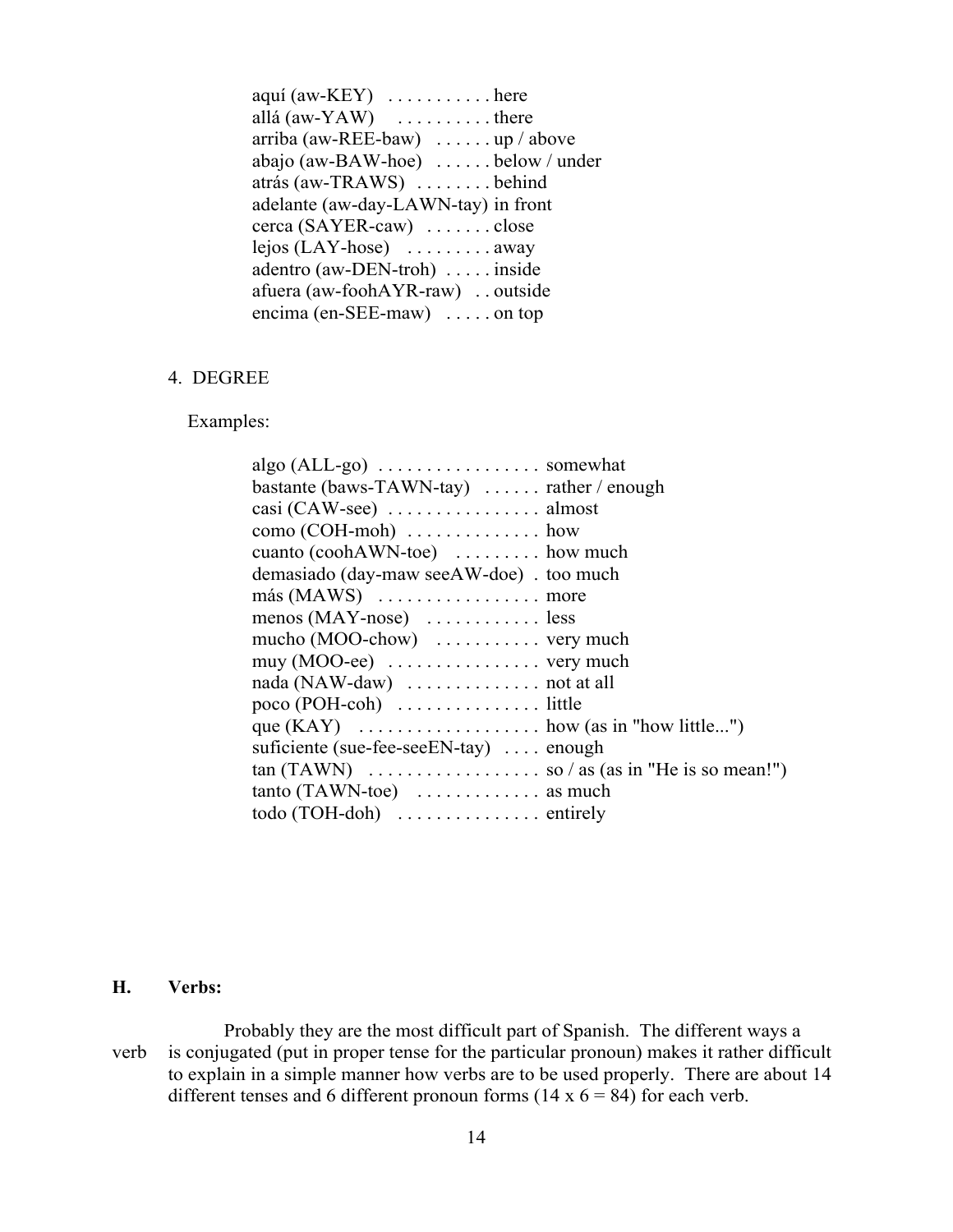For our purpose we provide translations of verbs only in their infinitive or root form hoping that your employees will understand you. They are in the list of translated words with pronunciation.

Only as a demonstration we include the partial conjugation of a single REGULAR VERB ending in AR. There are also verbs that end in ER or in IR.

#### Infinitive HABLAR (aw-BLAWR).....to speak

| <b>PERSONS</b>  |                |                         |                |                                       |
|-----------------|----------------|-------------------------|----------------|---------------------------------------|
| <b>SPANISH</b>  | <b>ENGLISH</b> | <b>SPANISH</b>          | <b>ENGLISH</b> | <b>SPANISH</b>                        |
| Yο              | speak          | hablo (AW-blow)         | used to speak  | hablaba (aw-BLAW-baw)                 |
| Usted           | speak          | habla (AW-blaw)         | used to speak  | hablaba (aw-BLAW-baw)                 |
| El, Ella        | speaks         | habla (AW-blaw)         | used to speak  | hablaba (aw-BLAW-baw)                 |
| <b>Nosotros</b> | speak          | hablamos (aw-BLAW-moes) | used to speak  | hablábamos (aw-BLAW-<br>baw-<br>moes) |
| Ustedes         | speak          | hablan (AW-blawn)       | used to speak  | hablaban (aw-BLAW-bawn)               |
| Ellos, Ellas    | speak          | hablan (AW-blawn)       | used to speak  | hablaban (aw-BLAW-bawn)               |
|                 |                |                         | <b>PRESENT</b> | <b>IMPERFECT PAST</b>                 |

| <b>PERSONS</b> |                | PAST           |                | <b>FUTURE</b>  |                |  |
|----------------|----------------|----------------|----------------|----------------|----------------|--|
| <b>ENGLISH</b> | <b>SPANISH</b> | <b>ENGLISH</b> | <b>SPANISH</b> | <b>ENGLISH</b> | <b>SPANISH</b> |  |

| Ι.                        | Yο              | spoke | hablé (aw-BLAY)                     | will speak | hablaré (aw-blawr-RAY)    |
|---------------------------|-----------------|-------|-------------------------------------|------------|---------------------------|
| You                       | Usted           | spoke | habló (aw-BLOW)                     | will speak | hablará (aw-blawr-RAW)    |
| He, She                   | El. Ella        | spoke | habló (aw-BLOW)                     | will speak | hablará (aw-blawr-RAW)    |
| We                        | <b>Nosotros</b> | spoke | hablamos (aw-BLAW-moes) will speak  |            | hablaremos (aw-blawr-RAY- |
| You $\left($ pl $\right)$ | <b>Ustedes</b>  | spoke | hablaron (aw-BLAWR-roan) will speak |            | moes)                     |
| They                      | Ellos, Ellas    | spoke | hablaron (aw-BLAWR-roan) will speak |            | hablarán (aw-blawr-RAWN)  |
|                           |                 |       |                                     |            | hablarán (aw-blawr-RAWN)  |

#### **PERSONS CONDITIONAL**

| <b>SPANISH</b>  | <b>ENGLISH</b> | <b>SPANISH</b>                    |
|-----------------|----------------|-----------------------------------|
| Yo              | would speak    | hablaría (aw-blawr-REEaw)         |
| Usted           | would speak    | hablaría (aw-blawr-REEaw)         |
| El, Ella        | would speak    | hablaría (aw-blawr-REEaw)         |
| <b>Nosotros</b> | would speak    | hablaríamos (aw-blawr-REEaw-moes) |
| Ustedes         | would speak    | hablarían (aw-blawr-REEawn)       |
| Ellos, Ellas    | would speak    | hablarían (aw-blawr-REEawn)       |
|                 |                |                                   |

#### **PERSONS IMPERATIVE (COMMAND)**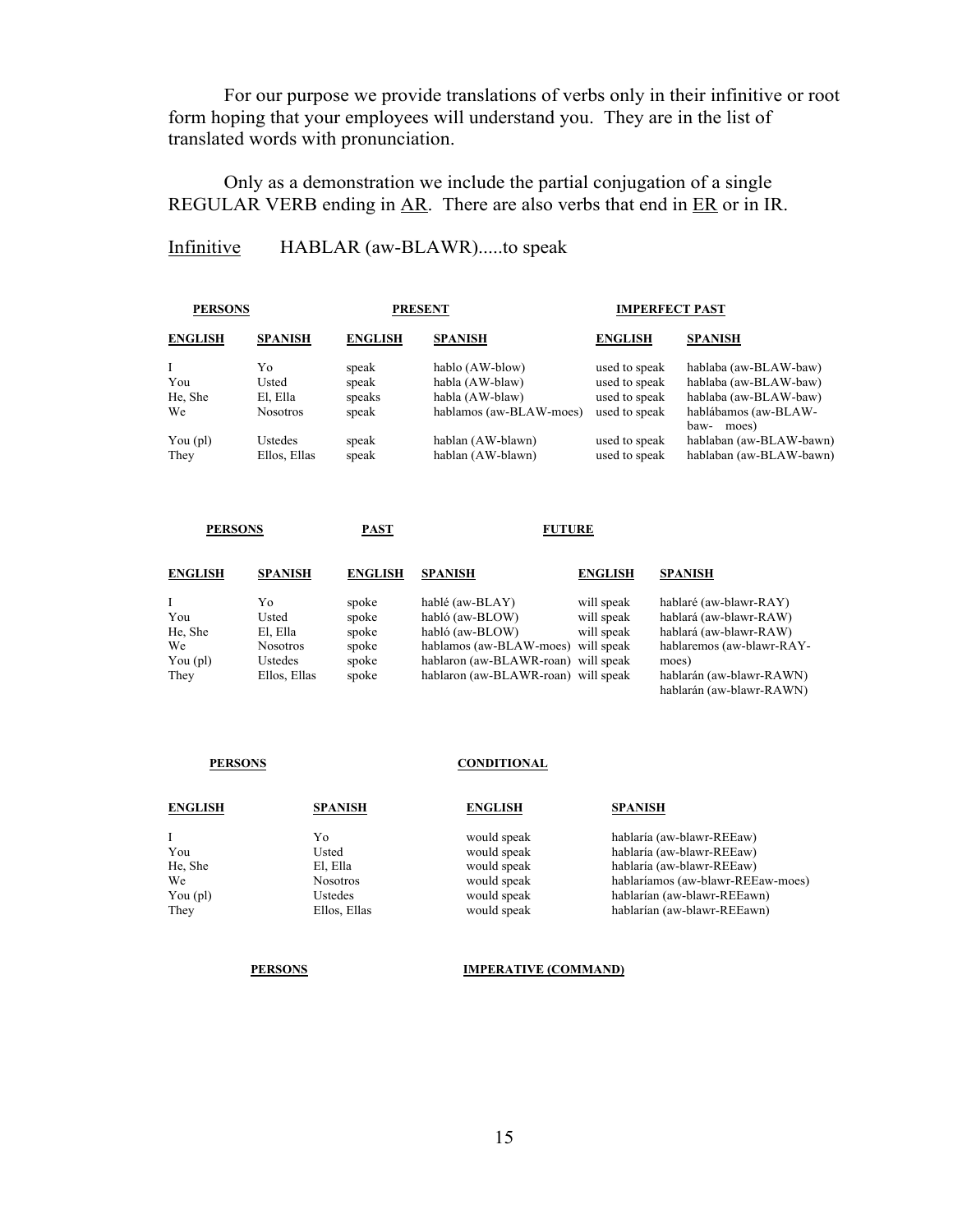| <b>ENGLISH</b>            | <b>SPANISH</b>  | <b>ENGLISH</b> | <b>SPANISH</b>          |
|---------------------------|-----------------|----------------|-------------------------|
|                           | Yo              | speak $(up)$   |                         |
| You                       | Usted           | speak $(up)$   | hable (AW-blay)         |
| He, She                   | El, Ella        | speak $(up)$   | hable (AW-blay)         |
| We                        | <b>Nosotros</b> | speak $(up)$   | hablemos (aw-BLAY-moes) |
| You $\left($ pl $\right)$ | Ustedes         | speak $(up)$   | hablen (AW-blen)        |
| They                      | Ellos, Ellas    | speak $(up)$   | hablen (AW-blen)        |

There are more tenses in which this verb is conjugated, but we don't include them because it is beyond the scope of this publication.

## **I. Adjectives:**

Are words used to describe specific nouns characteristics as COLOR, SIZE, CONDITION, etc.

#### **V. QUESTIONS**

| what? $\dots \dots \dots \dots \dots \dots$ $\log_e(KAY)$ ?                                                                                                                                                                                                                                                                                        |                                                                                          |
|----------------------------------------------------------------------------------------------------------------------------------------------------------------------------------------------------------------------------------------------------------------------------------------------------------------------------------------------------|------------------------------------------------------------------------------------------|
|                                                                                                                                                                                                                                                                                                                                                    |                                                                                          |
|                                                                                                                                                                                                                                                                                                                                                    |                                                                                          |
| how? $\ldots \ldots \ldots \ldots \ldots$ $\ldots$ $\ldots$ $\ldots$ $\ldots$ $\ldots$ $\ldots$ $\ldots$ $\ldots$ $\ldots$ $\ldots$ $\ldots$ $\ldots$ $\ldots$ $\ldots$ $\ldots$ $\ldots$ $\ldots$ $\ldots$ $\ldots$ $\ldots$ $\ldots$ $\ldots$ $\ldots$ $\ldots$ $\ldots$ $\ldots$ $\ldots$ $\ldots$ $\ldots$ $\ldots$ $\ldots$ $\ldots$ $\ldots$ |                                                                                          |
|                                                                                                                                                                                                                                                                                                                                                    |                                                                                          |
| which one? $\ldots \ldots \ldots$ is given given the general coold ALL)?                                                                                                                                                                                                                                                                           |                                                                                          |
| how many? $\ldots \ldots \ldots$ <i>i</i> cuántos? (coohAWN-toes)?                                                                                                                                                                                                                                                                                 |                                                                                          |
| how much? $\ldots \ldots \ldots$ $\ldots$ $\ldots$ $\ldots$ $\ldots$ $\ldots$ $\ldots$ $\ldots$ $\ldots$ $\ldots$ $\ldots$ $\ldots$ $\ldots$ $\ldots$ $\ldots$ $\ldots$ $\ldots$ $\ldots$ $\ldots$ $\ldots$ $\ldots$ $\ldots$ $\ldots$ $\ldots$ $\ldots$ $\ldots$ $\ldots$ $\ldots$ $\ldots$ $\ldots$ $\ldots$ $\ldots$ $\ldots$ $\ldots$          |                                                                                          |
|                                                                                                                                                                                                                                                                                                                                                    | from where? $\ldots \ldots \ldots$ i.e. $\vdots$ i.e. $\vdots$ de dónde? (day DOAN-day)? |
|                                                                                                                                                                                                                                                                                                                                                    | at what time? $\dots \dots \dots$ is a que hora? (aw KAY OH-raw)?                        |
|                                                                                                                                                                                                                                                                                                                                                    | for how long? $\ldots \ldots \ldots$ (por cuánto tiempo? (poor coohAWN-toe teeEM-poe)?   |

## **VI. SPANISH TRANSLATION OF WORDS COMMONLY USED IN DAIRY FARMS**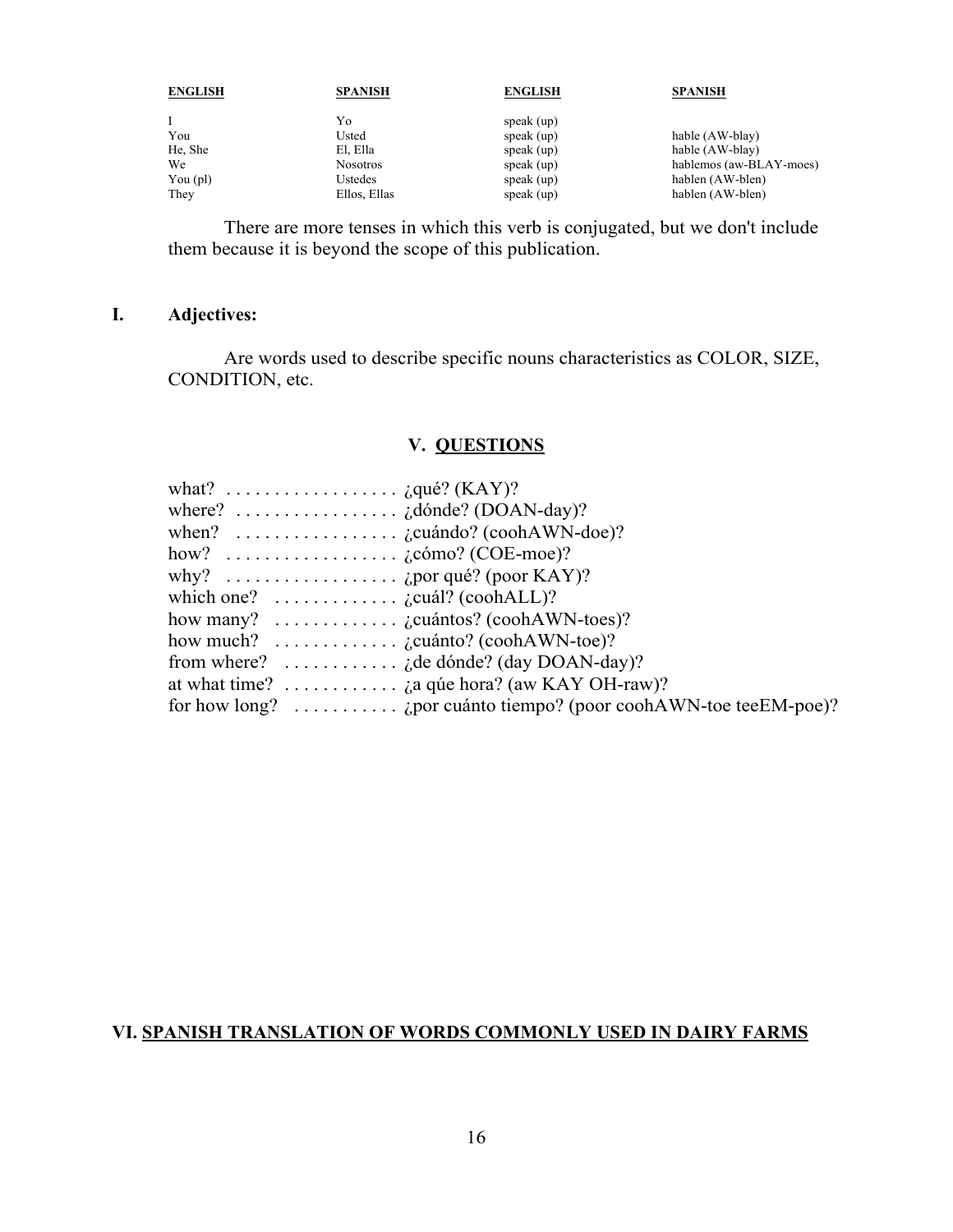# **A. Anatomical parts of the cow**

| <b>ENGLISH</b> | <b>SPANISH</b> | <b>PRONUNCIATION</b> |
|----------------|----------------|----------------------|
| back           | espalda        | es-PAWL-daw          |
| brisket        | pecho          | PAY-choe             |
| ear/s          | oreja/s        | oh-RAY-haw/s         |
| eye/s          | ojo/s          | OH-hoe/s             |
| foot           | pata           | PAW-taw              |
| head           | cabeza         | caw-BAY-saw          |
| hoof/hooves    | casco/s        | CAWS-coe/s           |
| leg            | pierna         | peeAYR-naw           |
| neck           | cuello         | coohWAY-yoe          |
| nipple         | pezón          | pay-SOWN             |
| quarter/s      | cuarto/s       | coohARE-toe/s        |
| rump           | anca           | AWN-caw              |
| stomach        | estómago       | es-TOE-maw-go        |
| tail           | rabo / cola    | RAW-bow / COE-law    |
| teat/s         | teta/s         | TAY-taw/s            |
| udder          | ubre           | OOH-bray             |
| vagina         | vajina         | vaw-HE-naw           |
| vulva          | vulva          | <b>VULE-vaw</b>      |

# **B. Health, condition, sex and age**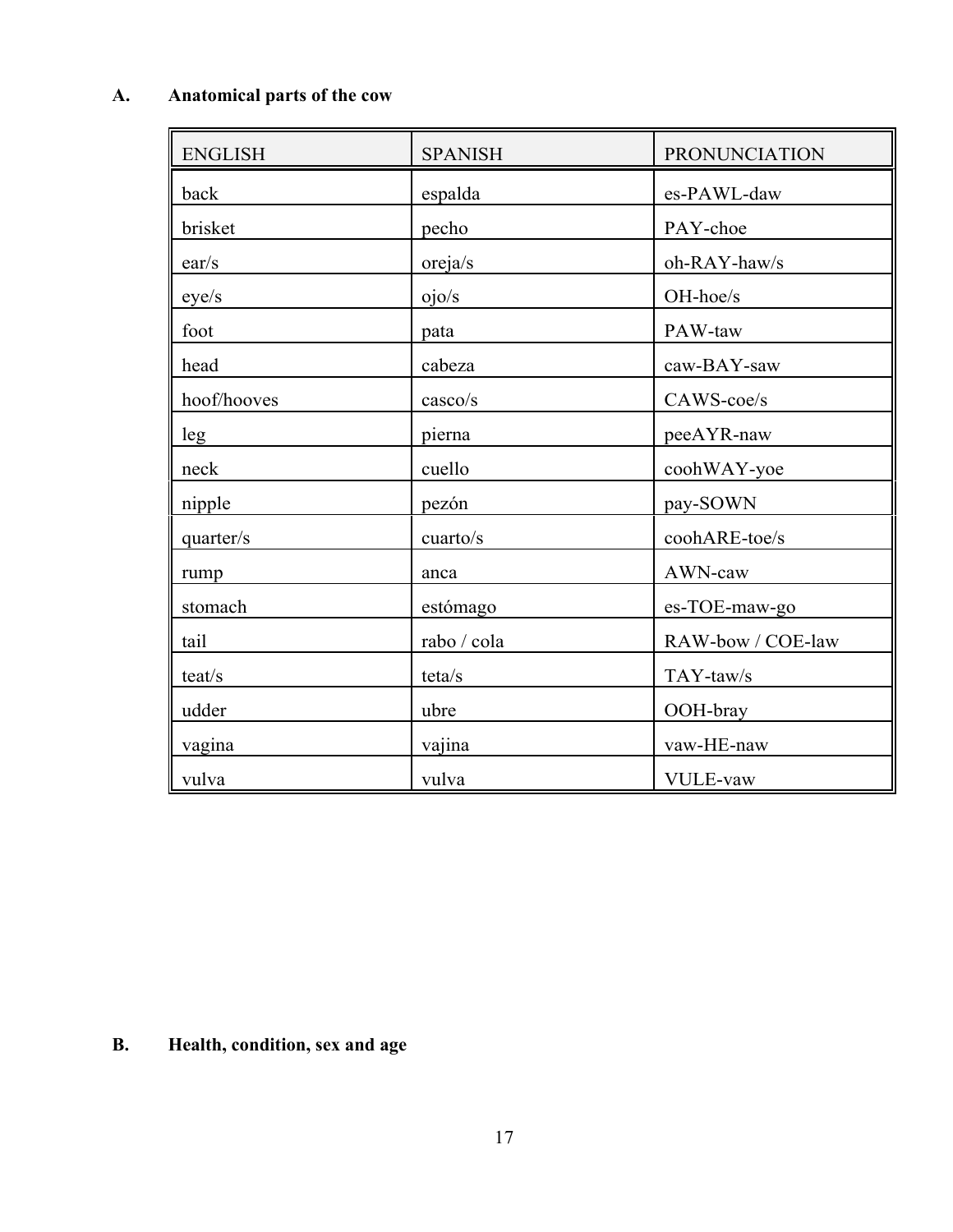| <b>ENGLISH</b>  | <b>SPANISH</b>         | PRONUNCIATION                |
|-----------------|------------------------|------------------------------|
| abnormal        | anormal                | aw-nore-MALL                 |
| baby calf       | ternero/a              | tayr-NAY-row/raw             |
| bloat           | torsón /<br>timpanismo | tore-SOWN/teem-pawn-NEES-moe |
| blood           | sangre                 | SAWN-gray                    |
| bull            | toro                   | <b>TORE-row</b>              |
| $_{\text{cow}}$ | vaca                   | VAW-caw                      |
| diarrhea        | diarrea                | dee-are-RAYaw                |
| dry cow         | vaca seca              | VAW-caw SAY-caw              |
| fat             | gordo/a                | GORE-doe/daw                 |
| female          | hembra                 | EM-braw                      |
| fever           | fiebre                 | feeAY-bray                   |
| healthy         | sano/a                 | SAW-no/naw                   |
| heifer          | vacona                 | vaw-CONE-naw                 |
| normal          | normal                 | nore-MALL                    |
| old             | viejo/a                | veeAY-hoe/haw                |
| open cow        | vaca no preñada        | VAW-caw no pren-YAW-daw      |
| pain            | dolor                  | doe-LORE                     |
| pregnant        | preñada                | pren-YAW-daw                 |
| saliva          | saliva                 | saw-LEE-vaw                  |
| scours          | diarrea                | dee-are-RAYaw                |
| sick            | enfermo/a              | en-FAYR-mow/maw              |
| sickness        | enfermedad             | en-fayr-may-DAWD             |
| slow            | lento/a                | LEN-toe/taw                  |
| strong          | fuerte                 | foeAYR-tay                   |
| temperature     | temperatura            | tem-payr-raw-TOO-raw         |
| thin            | delayado/a             | del-GAW-doe/daw              |
| to moan         | quejarse               | kay-HAWR-say                 |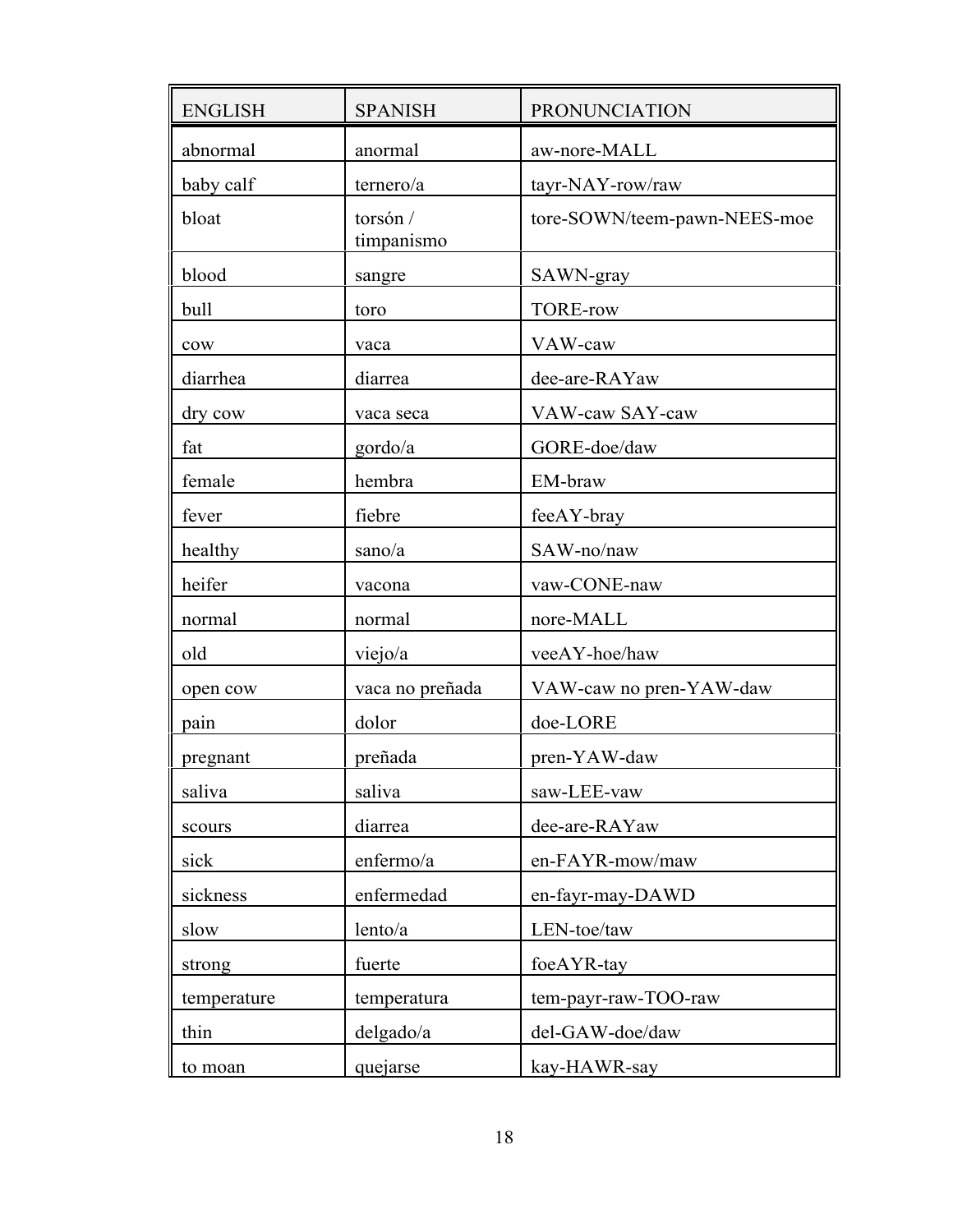| <b>ENGLISH</b> | <b>SPANISH</b> | <b>PRONUNCIATION</b> |
|----------------|----------------|----------------------|
| uneasy         | inquieto/a     | een-keyAY-toe/taw    |
| urine          | orina          | ore-REE-naw          |
| weak           | debil          | DAY-beel             |
| yearling       | vaquilla       | vaw-KEY-yaw          |
| young          | 10ven          | HOE-ven              |

# **C. Heat detection**

| <b>ENGLISH</b>             | <b>SPANISH</b> | <b>PRONUNCIATION</b>  |
|----------------------------|----------------|-----------------------|
| heat                       | celo           | SAY-low               |
| mounting                   | montando       | moan-TAWN-doe         |
| mucus                      | mucos          | MOO-coez              |
| off feed                   | sin comer      | seen coe-MAYR         |
| standing                   | parada         | paw-RAW-daw           |
| to breed (natural service) | monta natural  | MOAN-taw naw-too-RAWL |
| to hold down               | sujetar        | sue-hay-TAR           |
| to inseminate              | inseminar      | een-say-mee-NAR       |

## **D. Mastitis detection**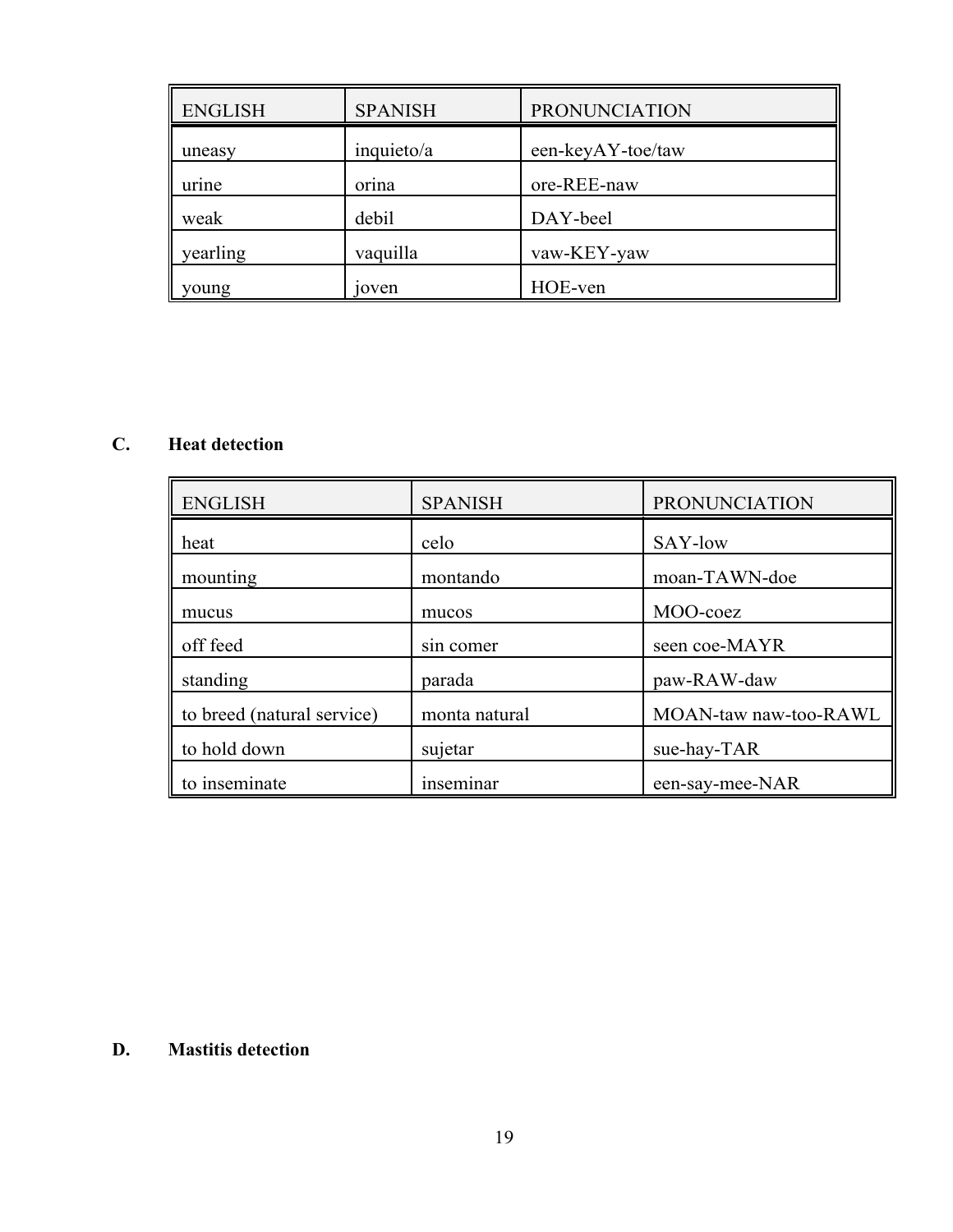| <b>ENGLISH</b>  | <b>SPANISH</b> | <b>PRONUNCIATION</b> |
|-----------------|----------------|----------------------|
| $dot /$ lump    | grumo/s        | GREW-moe/s           |
| clotted / lumpy | grumoso        | grew-MOE-so          |
| contagious      | contagioso     | cone-taw-heOH-so     |
| hard            | duro/a         | DUE-row/raw          |
| infected        | infectado      | een-fect-TAW-doe     |
| infection       | infección      | een-feck-see-OWN     |
| milk            | leche          | LAY-chay             |
| soft            | suave          | sooAW-vay            |
| sore            | adolorido      | aw-doe-lore-REE-doe  |
| swollen         | hinchado/a     | een-CHAW-doe/daw     |

# **E. Milking procedures**

| <b>ENGLISH</b> | <b>SPANISH</b> | <b>PRONUNCIATION</b>         |
|----------------|----------------|------------------------------|
| after          | después        | dess-poohACE                 |
| bacteria       | bacteria       | bawk-TARE-ree-aw             |
| before         | antes          | AWN-tess                     |
| disinfectant   | desinfectante  | dess-een-fect-TAWN-tay       |
| microbes       | microbios      | me-CROW-bee-os               |
| sanitizer      | sanaedor       | saw-naw-ay-DOOR              |
| soap           | jabón          | haw-BONE                     |
| suction        | succión        | sook-see-OWN                 |
| to answer      | contestar      | cone-tays-TAWR               |
| to ask         | preguntar      | pray-goon-TAWR               |
| to ask for     | pedir          | pay-DEER                     |
| to be careful  | tener cuidado  | ten-NAYR cooh-ee-DAW-<br>doe |
| to clean up    | limpiar        | leem-peeARE                  |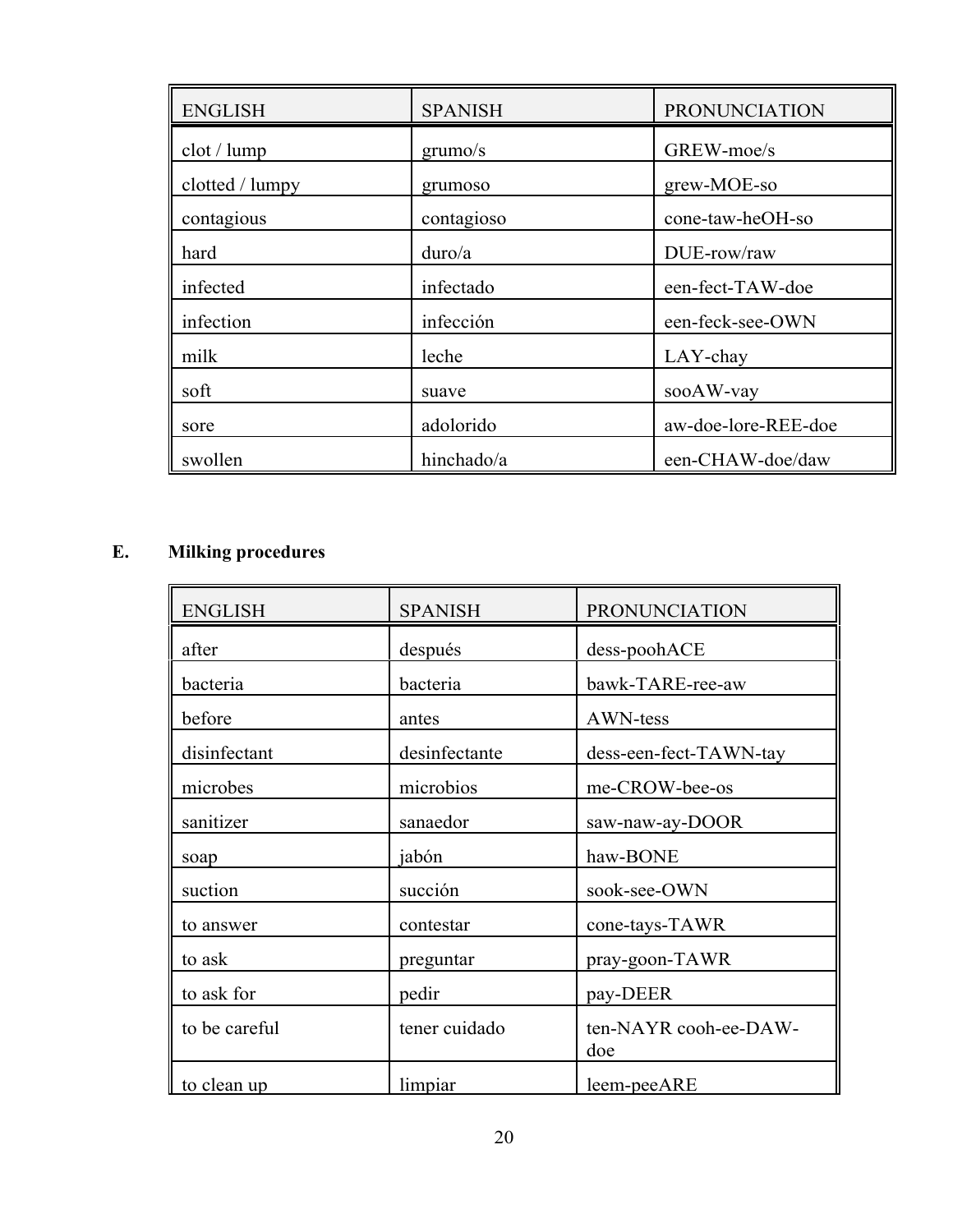| <b>ENGLISH</b> | <b>SPANISH</b>  | <b>PRONUNCIATION</b>    |
|----------------|-----------------|-------------------------|
| to connect     | conectar        | coe-neck-TAWR           |
| to dip         | sumerjir        | sue-mare-HEAR           |
| to disinfect   | desinfectar     | dess-een-fect-TAWR      |
| to do          | hacer           | aw-SAYR                 |
| to dry         | secar           | say-CAWR                |
| to hurry up    | apurar          | aw-pooh-RAWR            |
| to milk        | ordeñar         | ore-den-YAWR            |
| to observe     | observar        | obe-sayr-VAWR           |
| to pull        | jalar           | haw-LAWR                |
| to push        | empujar         | en-pooh HAWR            |
| to put on      | poner / colocar | poe-NAYR / coe-low-CAWR |
| to squeeze     | apretar         | aw-pray-TAWR            |
| to strip       | ordeñar a mano  | ore-den-YAWR aw MAW-no  |
| to take off    | quitar          | key-TAWR                |
| to tell        | avisar / decir  | aw-vee-SAWR / day-SEER  |
| to touch       | tocar           | toe-CAWR                |
| to turn off    | apagar          | aw-paw-GAWR             |
| to turn on     | prender         | pren-DAYR               |
| to wait        | esperar         | es-payr-RAWR            |
| to wash        | lavar           | law-VAWR                |
| to wipe        | limpiar         | leem-peeAWR             |
| vacuum         | vacío           | vaw-SEEoh               |

# **F. Milking equipment, facilities and personal**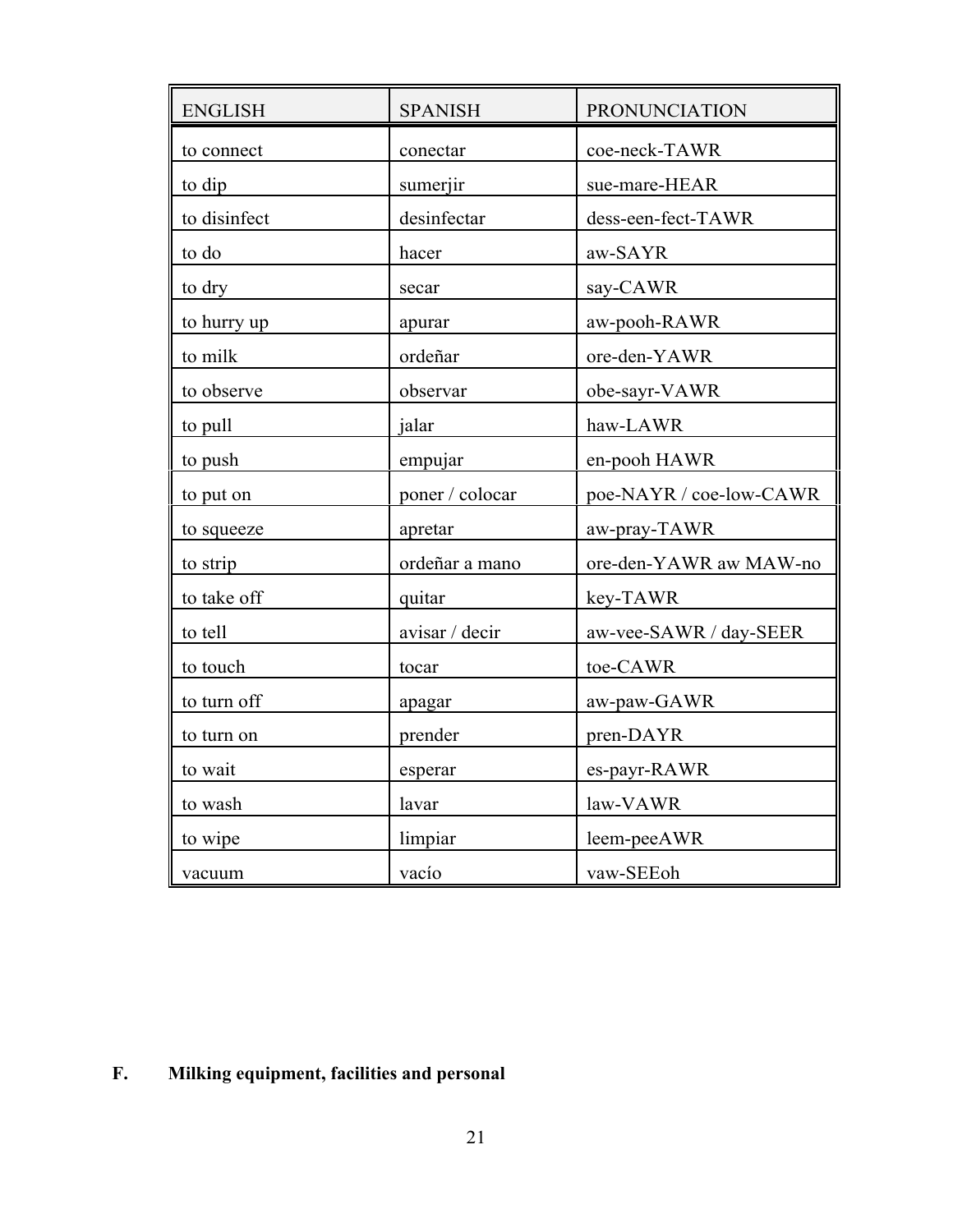| <b>ENGLISH</b>    | <b>SPANISH</b>      | PRONUNCIATION                  |
|-------------------|---------------------|--------------------------------|
| air interceptor   | interceptor de aire | en-tayr-cept-TORE day AWee-ray |
| alley             | pasillo             | paw-SEE-yoe                    |
| automatic         | automático          | aw-ooh-toe-MAW-tee-coe         |
| barn              | establo             | es-TAW-blow                    |
| chlorine          | cloro               | CLOW-roe                       |
| controller        | controlador         | cone-trowl-law-DOOR            |
| cooler            | enfriador           | en-free-aw-DOOR                |
| corral            | corral              | core-RAWL                      |
| fence             | cerca               | SAYER-caw                      |
| filter            | filtro              | FEEL-trow                      |
| gate              | puerta              | poohAIR-taw                    |
| house             | casa                | CAW-saw                        |
| inspection        | inspección          | een-speck-seeOWN               |
| interior liner    | pezonera interior   | pay-sow-NAY-raw een-tay-reeORE |
| lock              | seguro              | say-GOO-row                    |
| man               | hombre              | OHM-bray                       |
| milk receiver     | receptor de leche   | ray-sept-TOOR day LAY-chay     |
| milk tank         | tanque de leche     | TAWN-kay day LAY-chay          |
| milking barn      | sala de ordeño      | SAW-law day ore-DAYN-yoe       |
| milking equipment | equip de ordeño     | aw-KEY-poe day ore-DAYN-yoe    |
| milking system    | sistema de ordeño   | sees-TAY-maw day ore-DAYN-yoe  |
| milking unit      | unidad de ordeño    | ooh-knee-DAWD day ore-DAYN-yoe |
| milker            | ordeñador           | ore-dayn-yaw-DOOR              |
| office            | oficina             | oh-fee-SEE-naw                 |
| oil               | aceite              | aw-SAY-tay                     |
| paper towels      | toallas de papel    | toeAW-yaws day paw-PELL        |
| pipelines         | tubería             | too-bay-REEaw                  |
| pulsators         | pulsadores          | pool-saw-DOOR-ress             |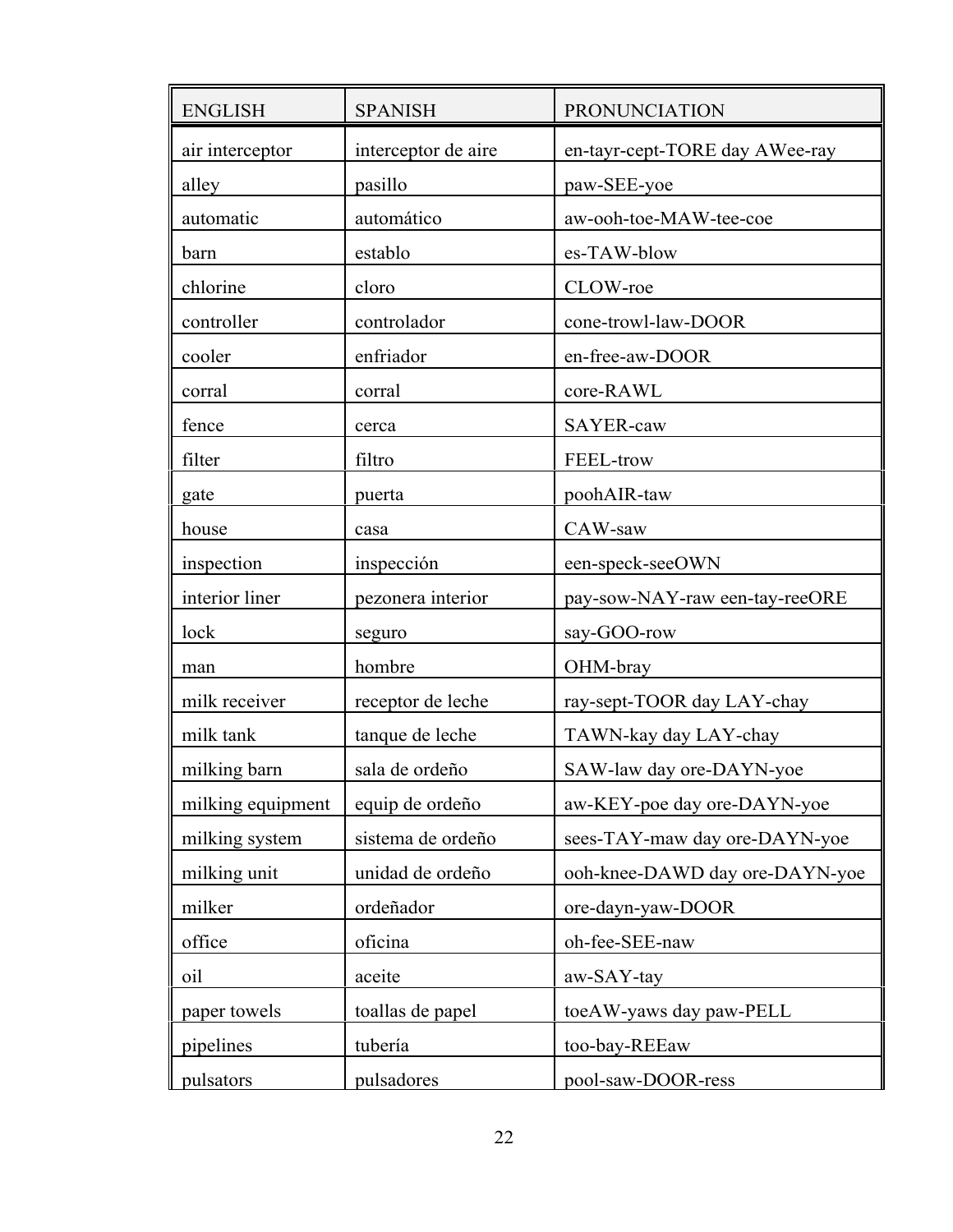| <b>ENGLISH</b> | <b>SPANISH</b>   | <b>PRONUNCIATION</b>        |
|----------------|------------------|-----------------------------|
| pump           | bomba            | <b>BOWM-baw</b>             |
| stall          | establo          | es-TAW-blow                 |
| teat cup       | pezonera         | pay-sown-AYR-raw            |
| to close       | cerrar           | sayer-RAWR                  |
| to leak        | gotear           | go-tayAWR                   |
| to lock        | asegurar         | aw-say-gooh-RAWR            |
| to move        | mover            | moe-VAYR                    |
| to need        | necesitar        | nay say-see-TAWR            |
| to open        | abrir            | aw-BREER                    |
| to rinse       | enjuagar         | en-who-waw-GAWR             |
| to shut off    | desconectar      | days-coe-neck-TAWR          |
| waiting room   | cuarto de espera | coohARE-toe day es-PAYR-raw |
| woman          | mujer            | moo-HAYR (moo-HAIR)         |
| work           | trabajo          | traw-BAW-hoe                |
| worker         | trabajador       | traw-baw-haw-DOOR           |

# **G. Feeds and feeding**

| <b>ENGLISH</b>   | <b>SPANISH</b>     | <b>PRONUNCIATION</b>              |
|------------------|--------------------|-----------------------------------|
| alfalfa          | alfalfa            | all-FALL-faw                      |
| barley           | cebada             | say-BAW-daw                       |
| beet pulp        | pulpa de remolacha | POOL-paw day ray-moe-LAW-<br>chaw |
| concentrate      | concentrado        | cone-send-TRAW-doe                |
| corn             | maíz               | mawEES                            |
| cotton seed meal | pasta de algodón   | PAWS-taw day all-go DOAN          |
| cotton seed      | semilla de algodón | say-MEE-yaw day all-go-DOAN       |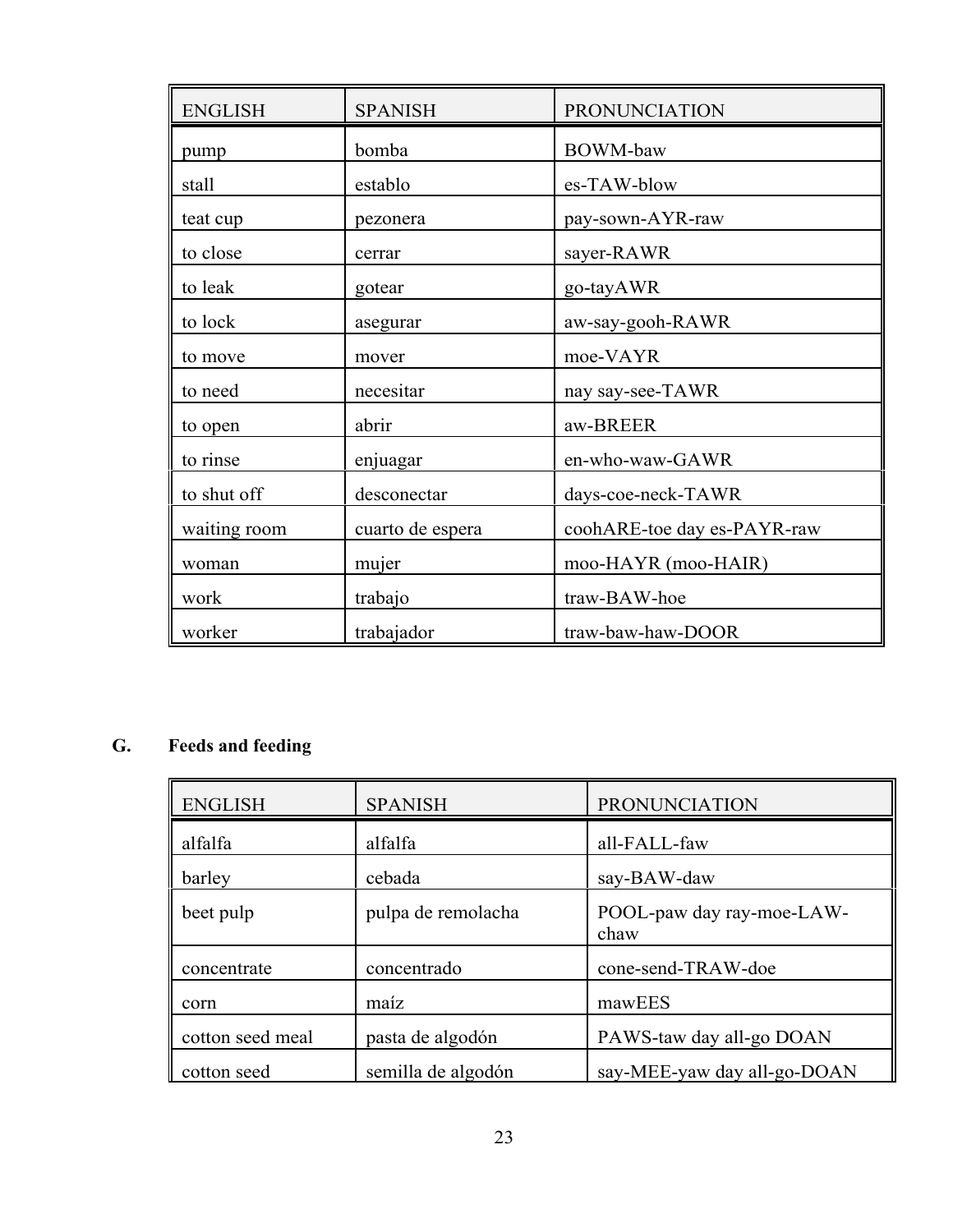| <b>ENGLISH</b> | <b>SPANISH</b> | PRONUNCIATION         |
|----------------|----------------|-----------------------|
| enough         | suficiente     | sue-fee-seeEN-tay     |
| grain          | grano          | GRAW-no               |
| grass          | hierba         | eeAYR-baw (eeAIR-baw) |
| hay            | heno           | $AY$ -no              |
| humid          | húmedo         | OOH-may-doe           |
| minerals       | minerales      | mee-nay-RAW-less      |
| mixer          | mezcladora     | mays-claw-DOOR-raw    |
| mold           | hongos         | OWN-goes              |
| not enough     | poco           | POE-coe               |
| nutrition      | nutrición      | new-tree-seeOWN       |
| oat/s          | avena          | aw-VAY-naw            |
| powder         | polvo          | POLE-voe              |
| powder milk    | leche en polvo | LAY-chay en POLE-voe  |
| rancid         | rancio         | RAWN-see-oh           |
| replacer       | reemplazante   | ray-em-plaw-SAWN-tay  |
| silage         | ensilaje       | en-see-LAW-hay        |
| soybean        | soya           | SO-yaw                |
| soybean meal   | pasta de soya  | PAWS-taw day SO-yaw   |
| to chop        | picar          | pee-CAWR              |
| to eat         | comer          | coe-MAYR              |
| to feed        | alimentar      | aw-lee-men-TAWR       |
| to grind       | moler          | moe-LAYR              |
| to mix         | mezclar        | mess-CLAWR            |
| trough         | comedero       | coe-may-DAY-row       |
| vitamins       | vitaminas      | vee-taw-MEE-naws      |
| water          | agua           | AWgooh-waw or AW-waw  |
| waterer        | bededero       | bay-bay-DAY-row       |
| wet            | mojado         | moe-HAW-doe           |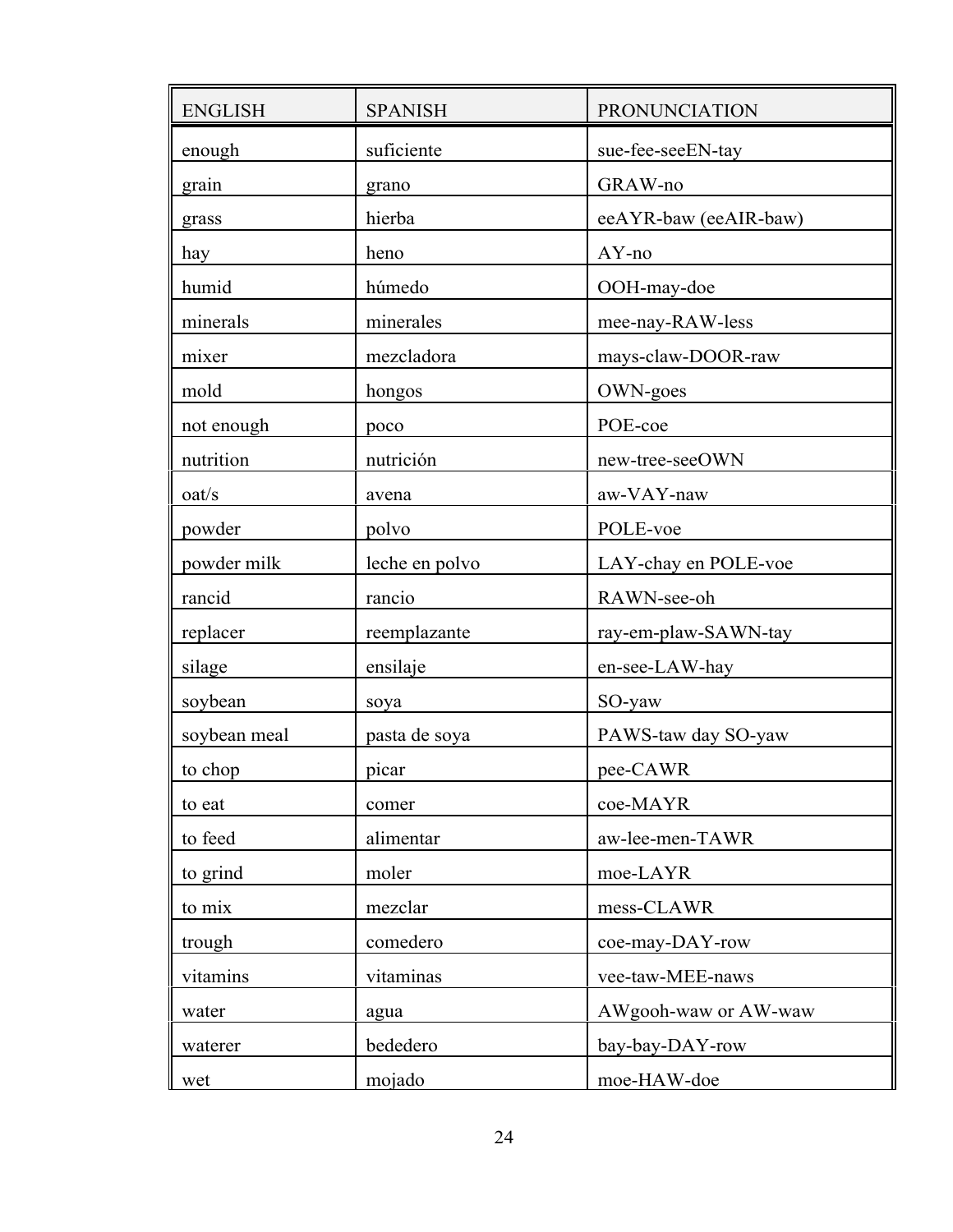| <b>ENGLISH</b> | <b>SPANISH</b>   | <b>PRONUNCIATION</b>     |
|----------------|------------------|--------------------------|
| wheat          | trigo            | TREE-go                  |
| wheat bran     | afrecho de trigo | aw-FRAY-choe day TREE-go |
| veast          | levadura         | lay-vaw-DUE-raw          |

# **H. General equipment**

| <b>ENGLISH</b>      | <b>SPANISH</b>     | <b>PRONUNCIATION</b>          |
|---------------------|--------------------|-------------------------------|
| backhoe             | excavadora         | `X'-caw-vaw-DOOR-raw          |
| bale                | paca               | PAW-caw                       |
| baler               | empacadora de heno | em-paw-caw-DOOR-raw day AY-no |
| chopper             | picadora           | pee-caw-DOOR-raw              |
| combine / harvester | cosechadora        | coe-say-chaw-DOOR-raw         |
| cultipactor         | compactadora       | comb-pack-taw-DOOR-raw        |
| disk                | disco              | DEES-coe                      |
| feeder              | alimentador        | aw-lee-men-taw-DOOR           |
| hammer              | martillo           | mawr-TEE-yoe                  |
| harrow              | rastra             | RAWS-traw                     |
| loader              | cargadora          | car-gaw-DOOR-raw              |
| mixer               | mezcladora         | mays-claw-DOOR-raw            |
| pliers              | playo              | PLY-yoe                       |
| plow                | arado              | aw-RAW-doe                    |
| rake                | rastrillo          | raws-TREE-yoe                 |
| seed drill          | sembradora         | sem-bra-DOOR-raw              |
| shovel              | pala               | PAW-law                       |
| string              | cuerda             | coohAYR-daw (coohAIR-daw)     |
| swather             | cortadora          | core-tah-DOOR-raw             |
| tractor             | tractor            | trawk-TORE                    |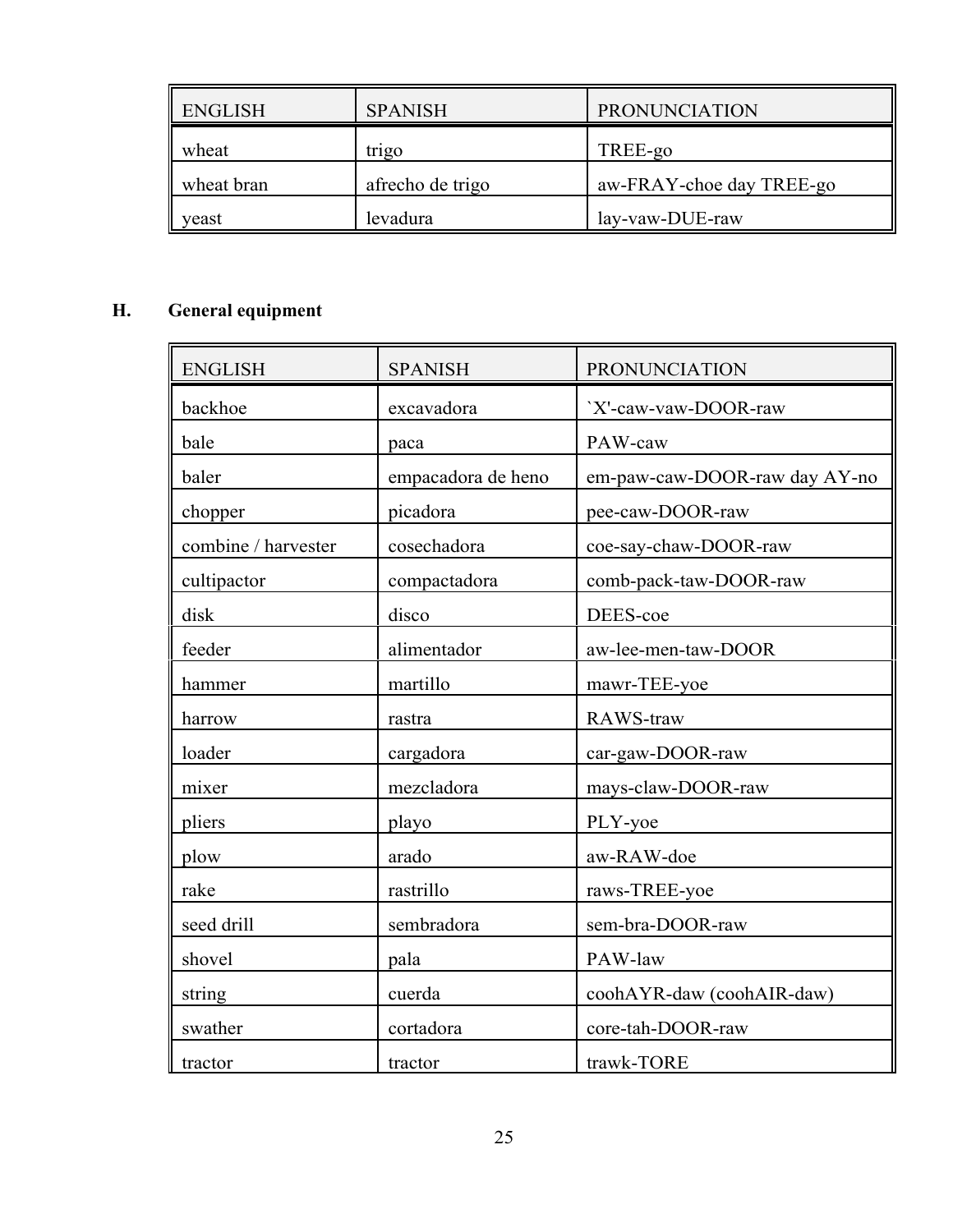| <b>ENGLISH</b> | <b>SPANISH</b>   | <b>PRONUNCIATION</b>    |
|----------------|------------------|-------------------------|
| truck          | camión de carga  | caw-meeOWN day CAR-gaw  |
| wagon          | remolque / vagon | ray-MOLE-kay / vaw-GOHN |
| wire           | alambre          | aw-LAWM-bray            |
| wrench         | llave            | YAW-vay                 |

# **I. Colors, sizes, directions, etc.**

| <b>ENGLISH</b> | <b>SPANISH</b> | <b>PRONUNCIATION</b>      |
|----------------|----------------|---------------------------|
| black          | negro          | NAY-grow                  |
| blue           | azul           | aw-SULE                   |
| brown          | café           | caw-FAY                   |
| green          | verde          | VER-day                   |
| orange         | naranja        | naw-RAWN-haw              |
| red            | rojo           | ROW-hoe                   |
| white          | blanco         | <b>BLAWN-coe</b>          |
| yellow         | amarillo       | aw-maw-REE-yoe            |
| big            | grande         | GRAWN-day                 |
| small          | pequeño        | pay-CAYN-yoe              |
| long           | largo          | LAWR-go                   |
| short          | corto          | <b>CORE-toe</b>           |
| medium         | mediano        | may-deeAW-no              |
| right          | derecha        | day-RAY-chaw              |
| left           | izquierda      | ee-skiAYR-daw             |
| go forward     | hacia adelante | AW-see-ah aw-day-LAWN-tay |
| go backwards   | hacia atrás    | AW-see-aw aw-TRAWS        |
| to go          | ir             | eer (ear)                 |
| early          | temprano       | taym-PRAW-no              |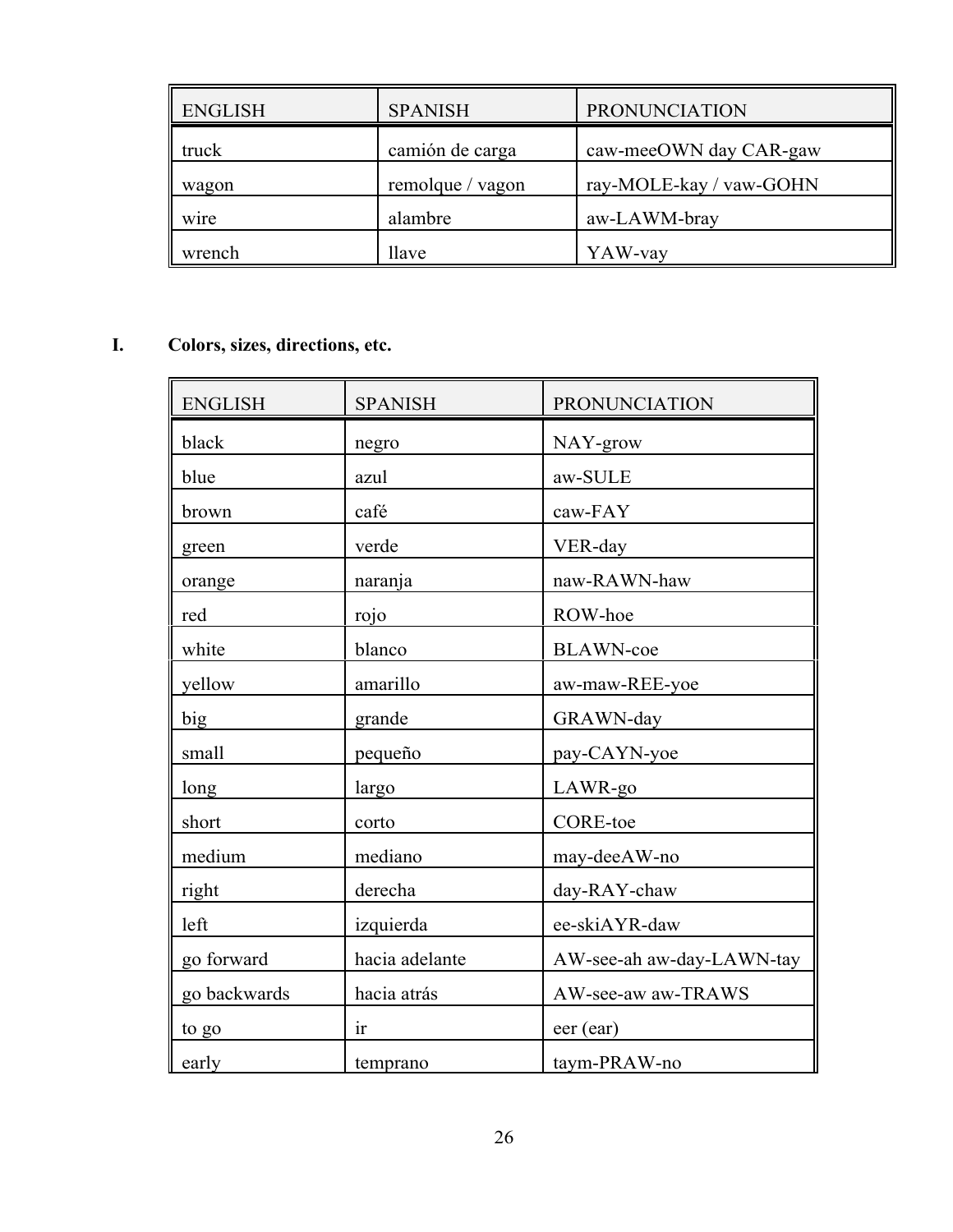| <b>ENGLISH</b> | <b>SPANISH</b> | PRONUNCIATION        |
|----------------|----------------|----------------------|
| late           | tarde          | TAWR-day             |
| morning        | en la mañana   | en law mawn-YAW-naw  |
| afternoon      | en la tarde    | en law TAWR-day      |
| noon           | medio dia      | MAY-dee-oh DEEaw     |
| night          | noche          | NO-chay              |
| north          | norte          | NOR-tay              |
| south          | sur            | <b>SOOR (SEWER)</b>  |
| east           | este           | ES-tay               |
| west           | oeste          | ohES-tay             |
| up             | arriba         | aw-REE-baw           |
| good           | bueno          | booWAY-no            |
| bad            | malo           | MAW-low              |
| down           | abajo          | aw-BAW-hoe           |
| cold           | frio           | FREEoh               |
| hot            | caliente       | caw-leeEN-tay        |
| heat           | calor          | caw-LORE             |
| warm           | tibio          | TEE-bee-oh           |
| frozen         | congelado      | cone-hay-LAW-doe     |
| yesterday      | ayer           | aw-YAYR (aw-YAIR)    |
| tomorrow       | mañana         | mawn-AW-naw          |
| here           | aquí           | aw-KEY               |
| there          | allá           | aw YAW               |
| close          | cerca          | SAYR-caw (SAYER-caw) |
| away           | lejos          | LAY-hose             |